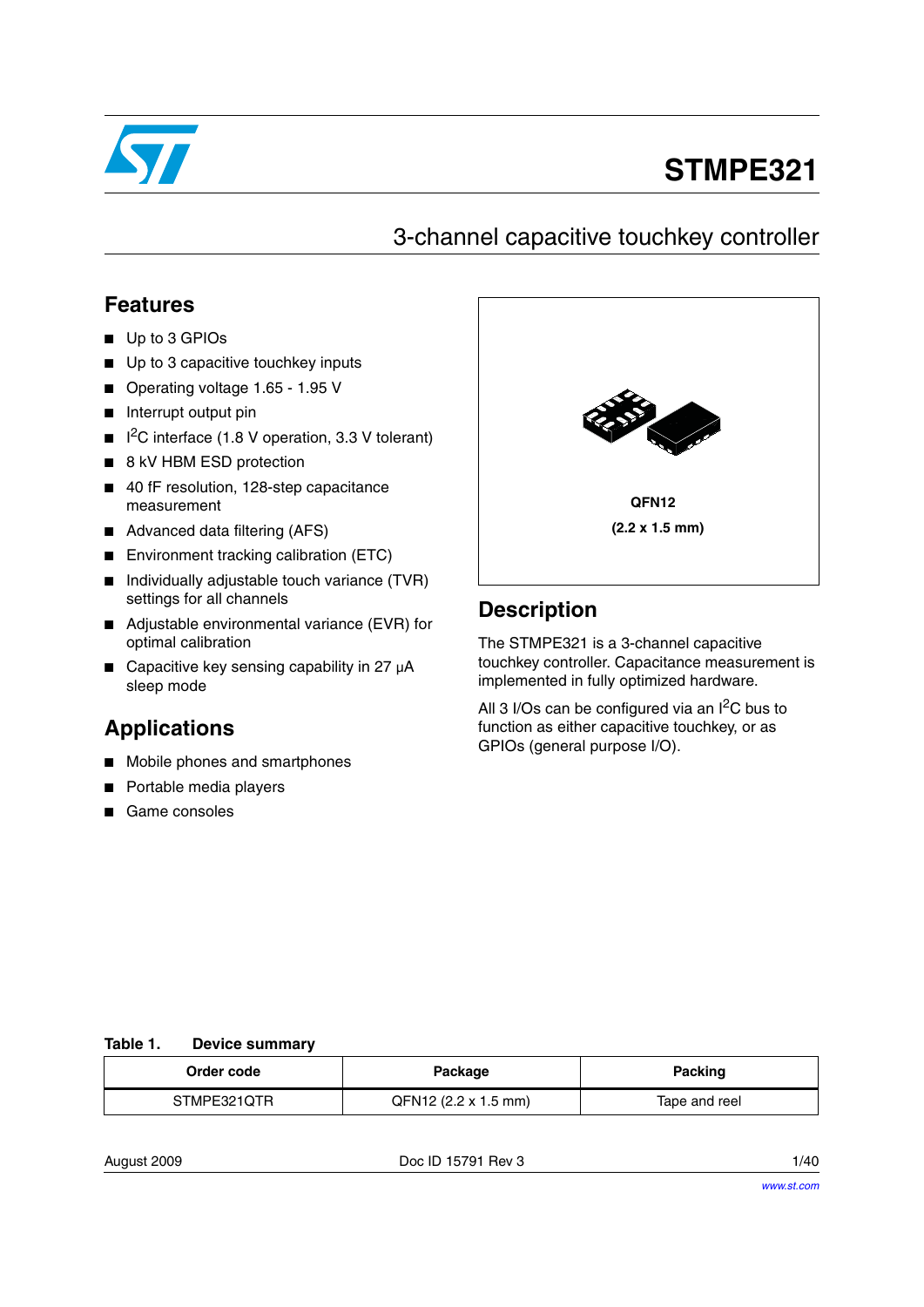## **Contents**

| $\mathbf{1}$   |                                           |  |  |  |  |
|----------------|-------------------------------------------|--|--|--|--|
|                | 1.1                                       |  |  |  |  |
|                | 1.2                                       |  |  |  |  |
|                | 1.3                                       |  |  |  |  |
| $\overline{2}$ |                                           |  |  |  |  |
|                | 2.1                                       |  |  |  |  |
|                | 2.1.1                                     |  |  |  |  |
|                | 2.1.2                                     |  |  |  |  |
|                | 2.2                                       |  |  |  |  |
| 3              |                                           |  |  |  |  |
| 4              | Register map and function description  12 |  |  |  |  |
| 5              | System and identification registers  14   |  |  |  |  |
| 6              |                                           |  |  |  |  |
| $\overline{7}$ |                                           |  |  |  |  |
| 8              | Capacitive touch module registers  24     |  |  |  |  |
| 9              |                                           |  |  |  |  |
| 10             |                                           |  |  |  |  |
|                | 10.1                                      |  |  |  |  |
| 11             |                                           |  |  |  |  |
| 12             |                                           |  |  |  |  |

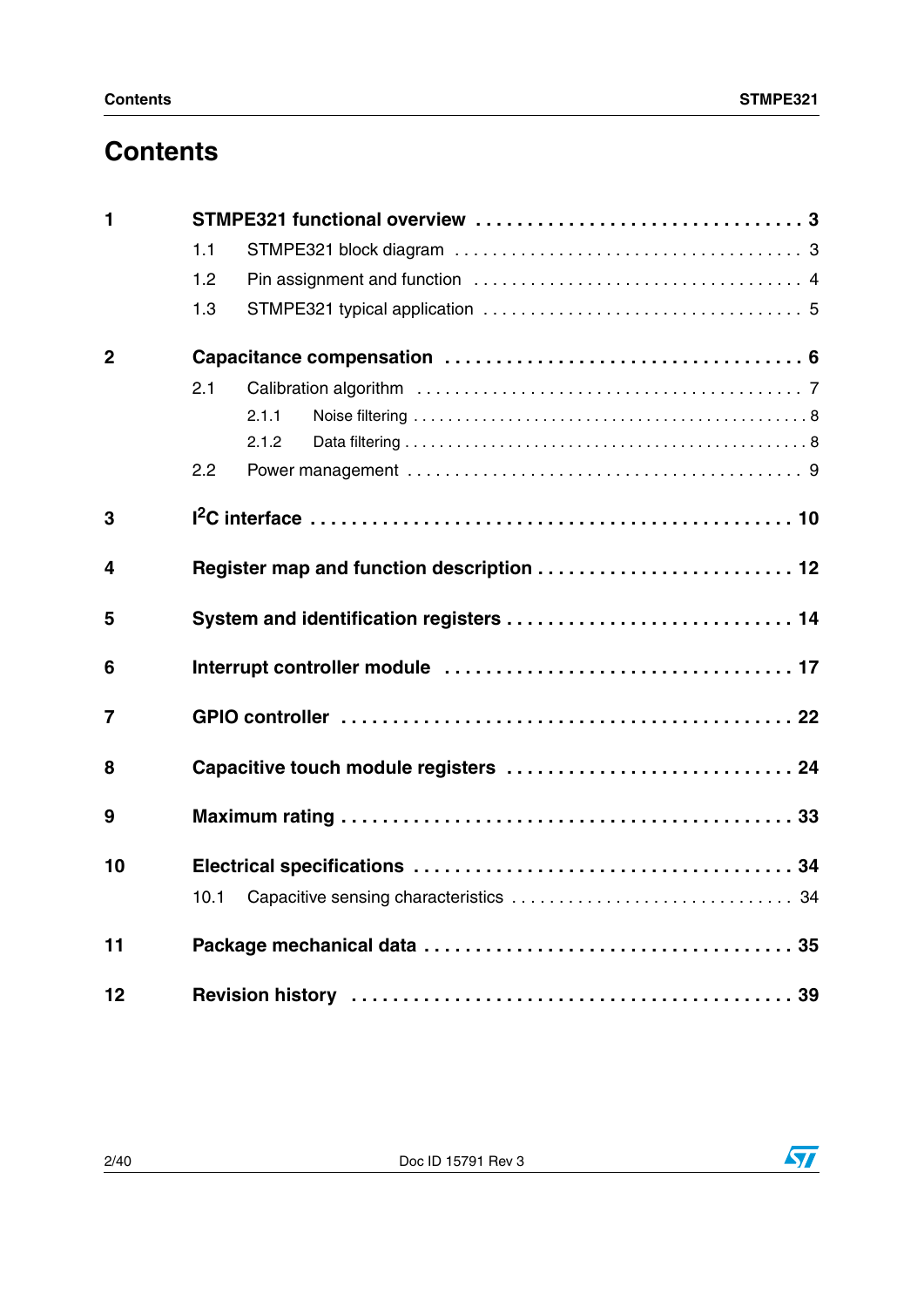## **1 STMPE321 functional overview**

The STMPE321 consists of the following blocks:

- GPIO controller
- Impedance sensor
- Touchkey controller
- $\bullet$  I<sup>2</sup>C interface

## **1.1 STMPE321 block diagram**

<span id="page-2-0"></span>



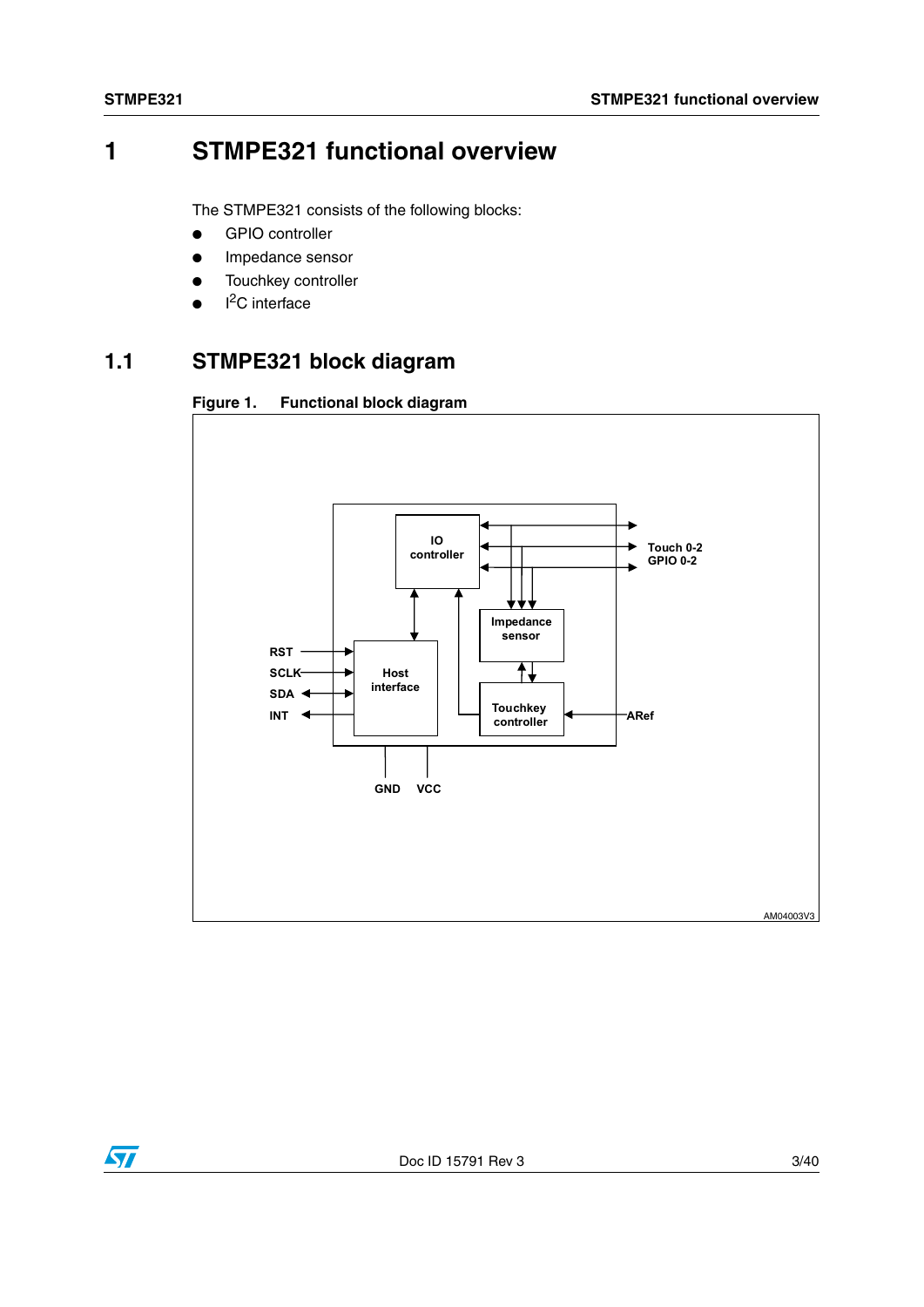## **1.2 Pin assignment and function**

### **Figure 2. QFN12 pin assignment (top view)**



### Table 2. **Pin assignment and function**

| Pin number     | Pin name         | <b>Description</b>                                                 |
|----------------|------------------|--------------------------------------------------------------------|
| 1              | GPIO_2 / touch 2 | GPIO <sub>2</sub>                                                  |
| $\overline{c}$ | GPIO_1 / touch 1 | GPIO <sub>1</sub>                                                  |
| 3              | GPIO_0 / touch 0 | GPIO 0                                                             |
| 4              | <b>NC</b>        |                                                                    |
| 5              | <b>SDA</b>       | $I^2C$ data                                                        |
| 6              | <b>SCL</b>       | $I2C$ clock                                                        |
| 7              | <b>GND</b>       | <b>GND</b>                                                         |
| 8              | <b>VCC</b>       | Supply voltage                                                     |
| 9              | ARef             | Reference capacitor for touch sensor                               |
| 10             | NC.              |                                                                    |
| 11             | <b>INT</b>       | INT output (open drain)                                            |
| 12             | <b>RST</b>       | RESET (active low)<br>This pin is internally pulled up to $V_{CC}$ |

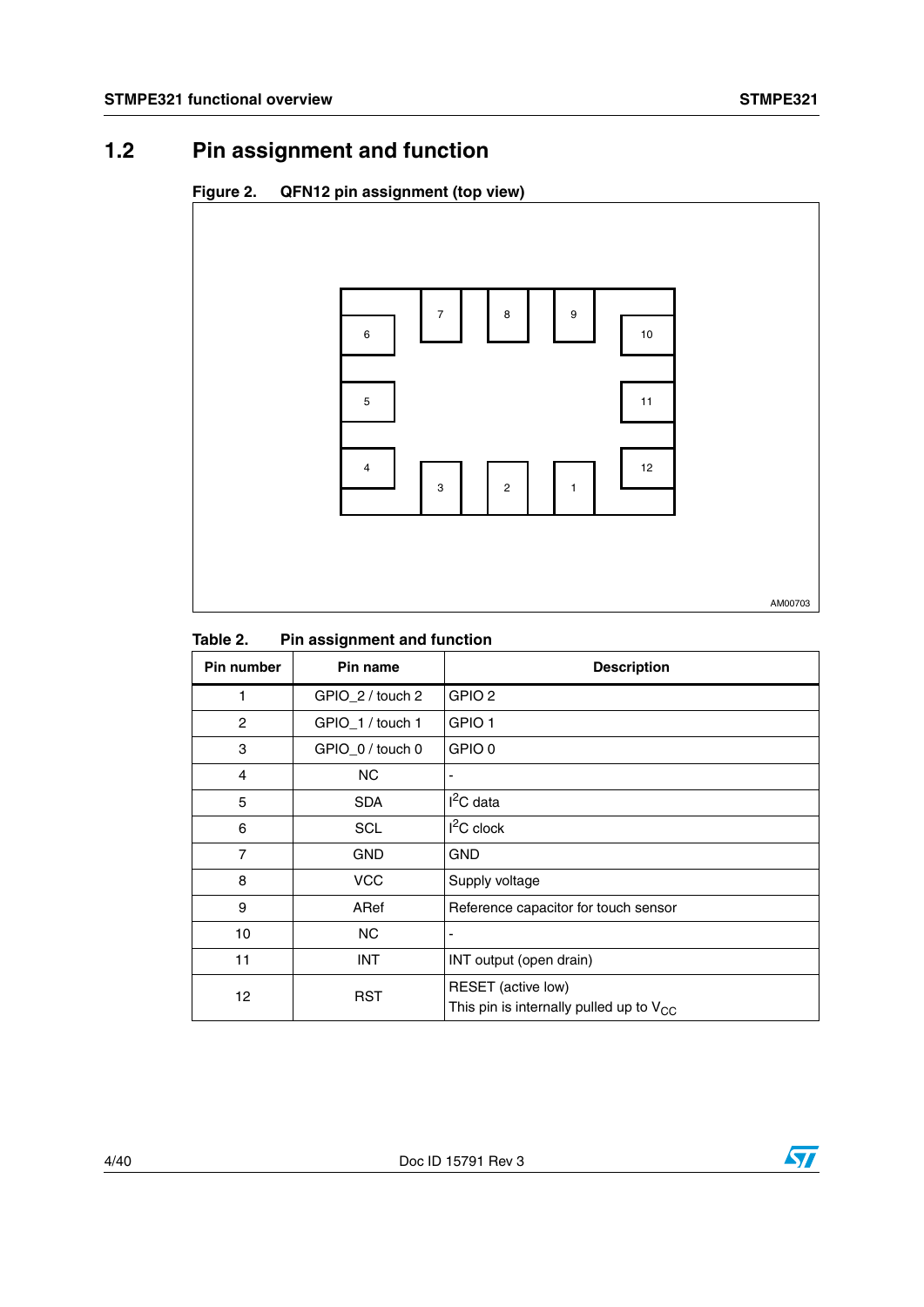## <span id="page-4-0"></span>**1.3 STMPE321 typical application**

The STMPE321 is capable of supporting capacitive sensors of up to 3 channels.





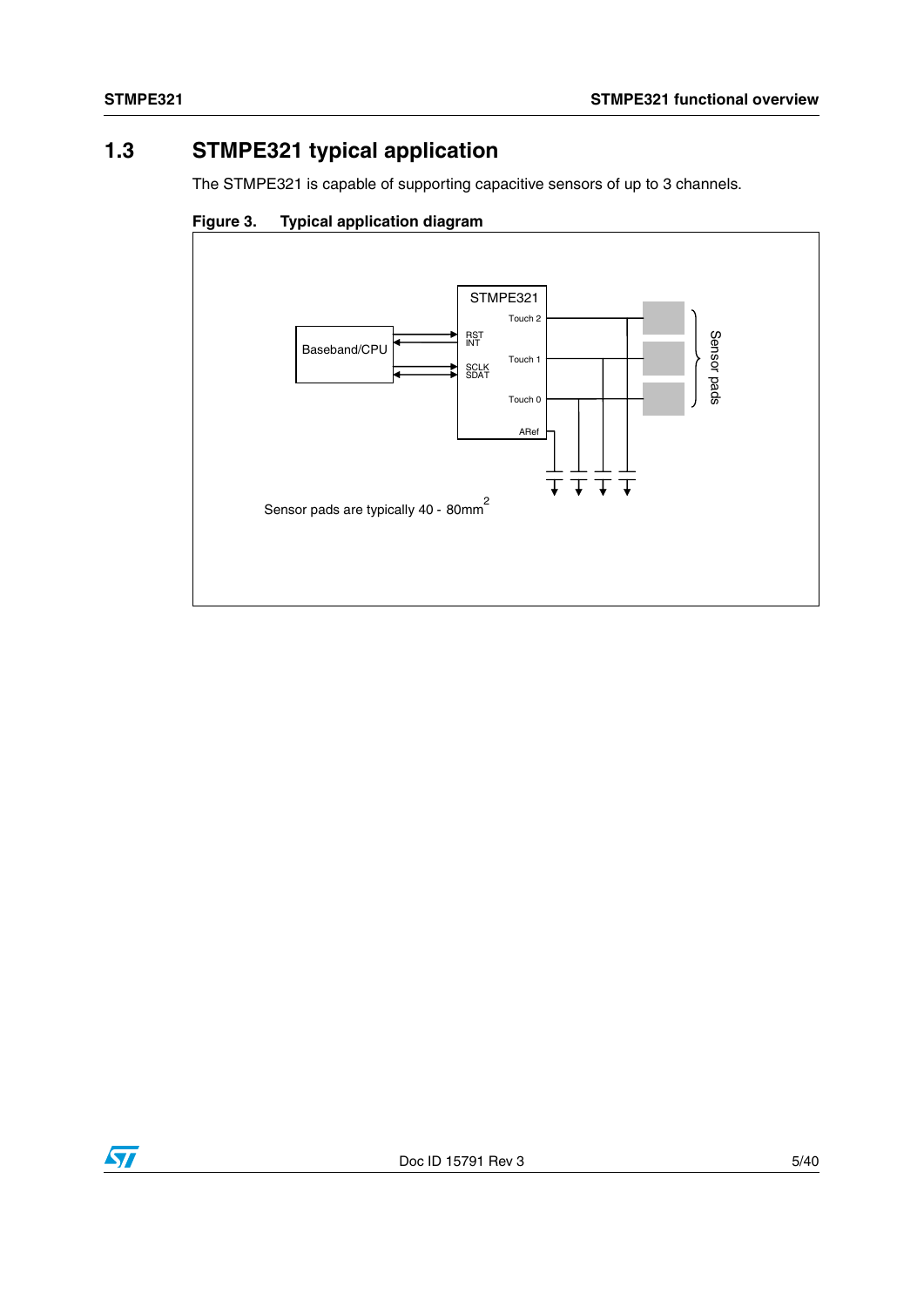## <span id="page-5-0"></span>**2 Capacitance compensation**

The STMPE321 is capable to measuring up to 5.1pF in capacitance difference between the reference point (Zref) and the individual channels. In the case where PCB connection between the sensor pads and the device is too long, the "REFERENCE DELAY" register is able to shift the reference by up to 5.1pF, allowing the TOUCH channels to measure added capacitance 5.1pF with offset of 5.1pF, as shown in following diagram.

In the case where this is still not enough to compensate for the capacitance on sensor lines (due to very long sensor trace), an external capacitor of up to 30 pF could be connected at the A\_Ref pin.

This would further shift up the dynamic range of the capacitance measurement.



<span id="page-5-1"></span>**Figure 4. Capacitance compensation**

The sensed capacitance is accessible to the host through the IMPEDANCE registers.

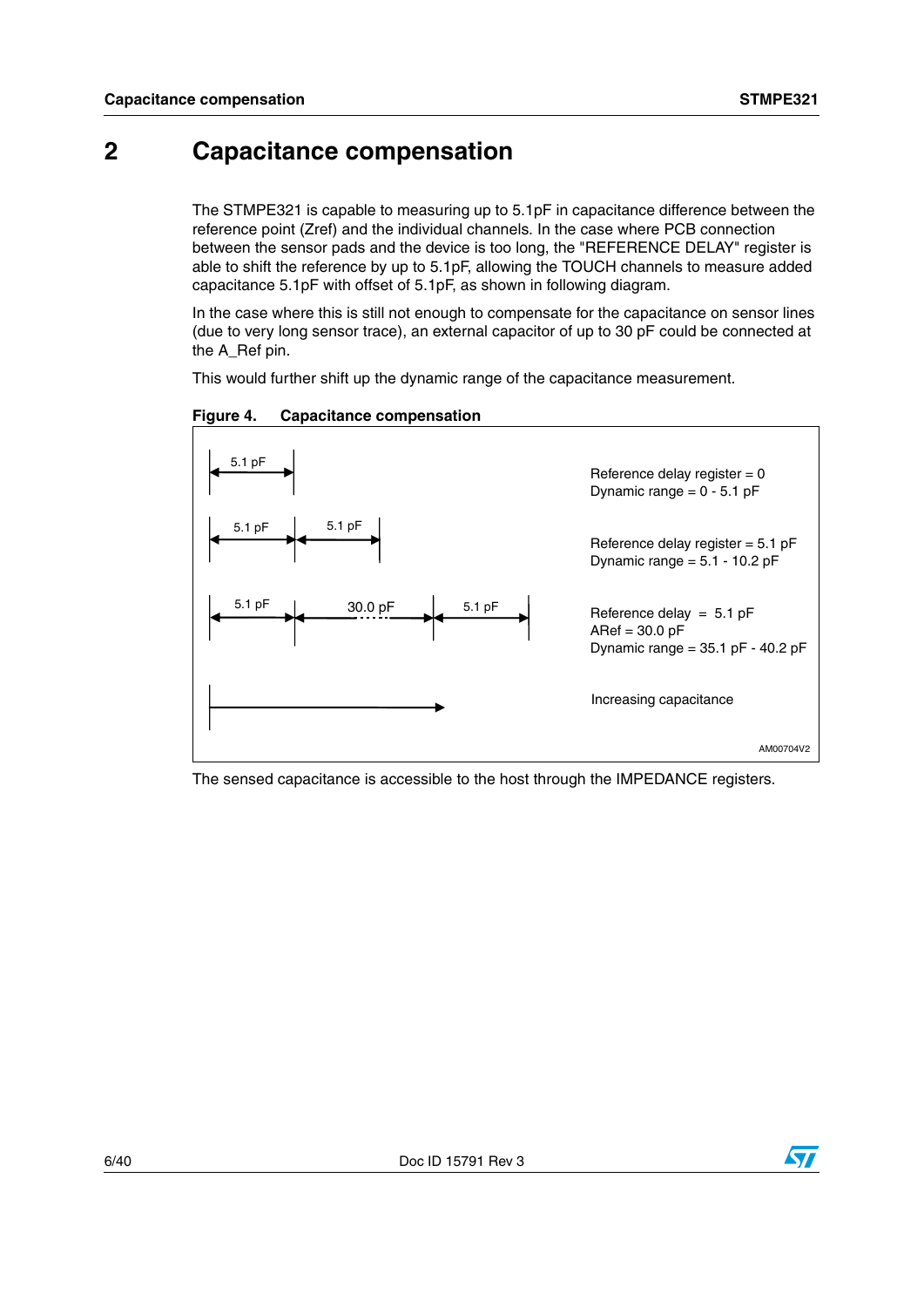## **2.1 Calibration algorithm**

The STMPE321 maintains 2 parameters for each touch channel: TVR and CALIBRATED IMPEDANCE. CALIBRATED IMPEDANCE is an internal reference which, if the currently measured IMPEDANCE exceeds the CALIBRATED IMPEDANCE by a magnitude of TVR, is considered a "TOUCH".

If the IMPEDANCE is higher than the CALIBRATED IMPEDANCE, but the magnitude does not exceed CALIBRATED IMPEDANCE by TVR, it is not considered a TOUCH. In this case, 2 scenarios are possible:

- 1. Environmental changes have caused the IMPEDANCE to increase
- 2. Finger is near the sensing pad, but not near enough

In case 1, the change in IMPEDANCE is expected to be small, as environmental changes are normally gradual. A value "EVR" is maintained to specify the maximum IMPEDANCE change that is still considered an environmental change.

| Table 3. | Calibration action under different scenarios |
|----------|----------------------------------------------|
|----------|----------------------------------------------|

| <b>Scenario</b>                                                                                          | Touch sensing and calibration action        |
|----------------------------------------------------------------------------------------------------------|---------------------------------------------|
| IMP>CALIBRATED IMP + TVR                                                                                 | TOUCH,<br>no calibration                    |
| IMP <calibrated +="" imp="" td="" tvr<=""><td>NO TOUCH.</td></calibrated>                                | NO TOUCH.                                   |
| IMP>CALIBRATED IMP + EVR                                                                                 | no calibration                              |
| IMP <calibrated +="" imp="" td="" tvr<=""><td>NO TOUCH,</td></calibrated>                                | NO TOUCH,                                   |
| IMP <calibrated +="" evr<="" imp="" td=""><td>new CALIBRATED IMP = previous CALIBRATED</td></calibrated> | new CALIBRATED IMP = previous CALIBRATED    |
| IMP>CALIBRATED IMP                                                                                       | $IMP + change in IMP$                       |
| IMP>CALIBRATED IMP                                                                                       | CALIBRATED IMP + change in IMP              |
| <b>IMP<calibrated b="" imp<=""></calibrated></b>                                                         | NO TOUCH,<br>new CALIBRATED IMP $=$ new IMP |

'IMP' and 'CALIBRATED IMP' used in this table is not the direct register read-out.

IMP = 127 - impedance register readout

CALIBRATED IMP = 127 - calibrated impedance register readout.

The ETC WAIT register states a period of time for which all TOUCH inputs must remain "NO TOUCH" for the next calibration to be carried out.

The CAL INTERVAL states the period of time between successive calibrations when there are prolonged NO TOUCH conditions.

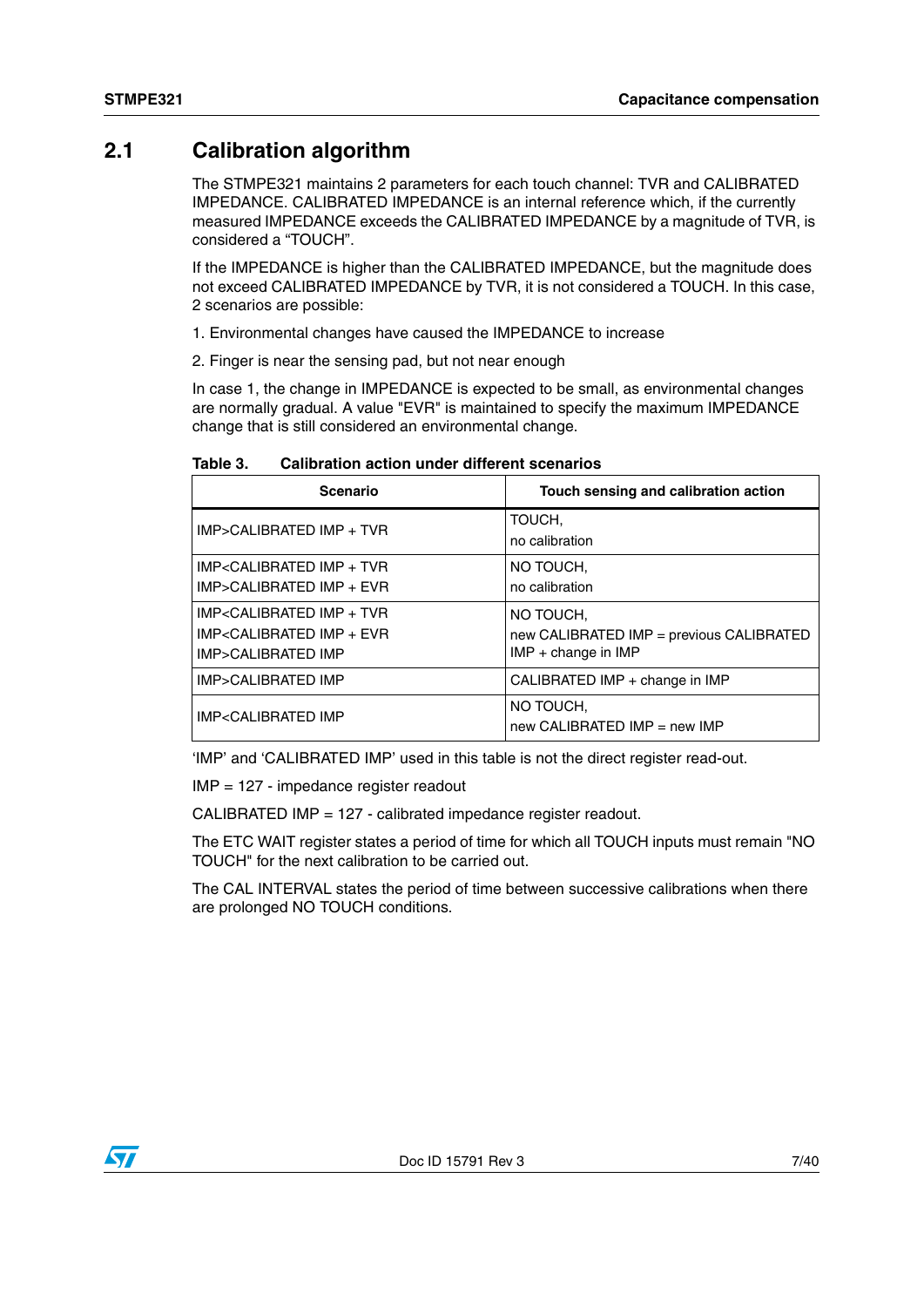### **2.1.1 Noise filtering**

When the STMPE321 is operating in the vicinity of highly emissive circuits (DC-DC converters, PWM controllers/drives etc.), the sensor inputs can be affected by highfrequency noise. In this situation, the time-integrating function can be used to distinguish between a real touch, or an emission-related false touch.

The INTEGRATION TIME and STRENGTH THRES registers are used to configure the timeintegrating function of the STMPE321.

### **2.1.2 Data filtering**

The output from the calibration unit provides an instantaneous TOUCH or NO TOUCH status. This output is directed to the filtering stage where the TOUCH is integrated across a programmable period of time. The output of the integration stage is a "STRENGTH" (in the STRENGTH register) that indicates the number of times a TOUCH is detected across the integration period.

The STRENGTH is then compared to the value in STRENGTH THRESHOLD register. If STRENGTH exceeds the STRENGTH THRESHOLD, it is considered a final, filtered TOUCH status.

In the data filtering stage, 3 modes of operation are supported:

Mode 1: Only the touch channel with highest STRENGTH is taken

Mode 2: All touch channels with STRENGTH > STRENGTH THRESHOLD are taken

Mode 3: The 2 touch channels with the highest STRENGTH are taken.

These modes are selected using the FEATURE SELECTOR register. The final, filtered data is accessible through the Touch Byte register.

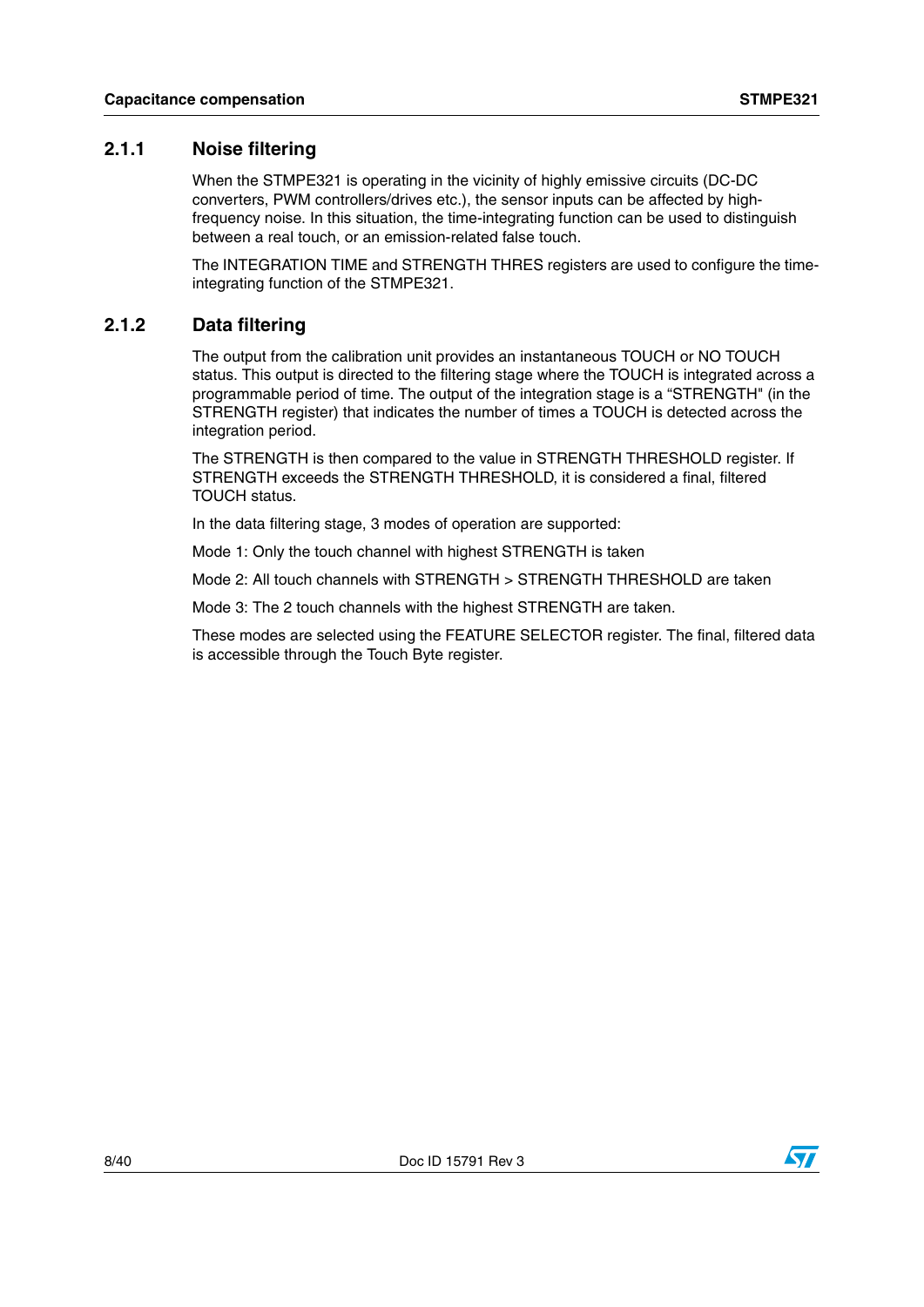## **2.2 Power management**

The STMPE321 operates in 3 states, as described below:





On RESET, the STMPE321 enters the ACTIVE state immediately.

Upon a fixed period of inactivity, the device enters a SLEEP state. Any touch activity occurring during a SLEEP state causes the device to return to an ACTIVE state.

In SLEEP mode:

-Calibration continues if the F2A bit is set in the CONTROL register

-Calibration stops if the F2A bit is NOT set in the CONTROL register

If no touch activity is expected, the host may set the device to a HIBERNATE state to save power.

If any key is touched and held, the  $I^2C$  command to enter SLEEP or HIBERNATE is put on hold until the key is released.

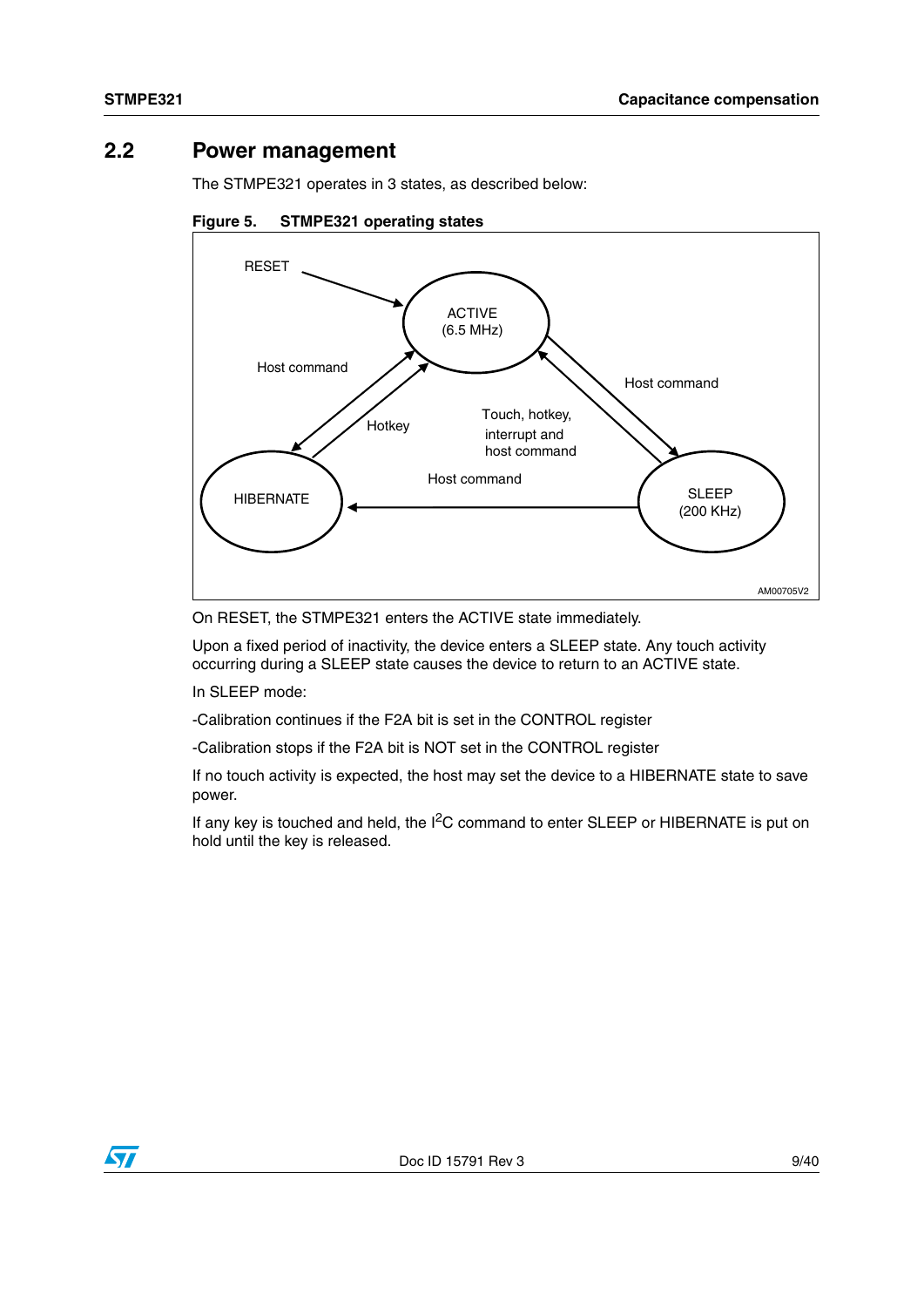## **3 I2C interface**

The following features are supported by the  $I<sup>2</sup>C$  interface:

- $\bullet$  I<sup>2</sup>C slave device
- Compliance with Philips  $I^2C$  specification version 2.1
- Standard (up to 100 kbps) and fast (up to 400 kbps) modes.
- 7-bit and 10-bit device addressing modes
- General call
- Start/Restart/Stop
- $\bullet$  I<sup>2</sup>C address is 0x58 (0xB0/0xB1 for write/read, including the LSB)

### **Start condition**

A Start condition is identified by a falling edge of SDATA while SCLK is stable at high state. A Start condition must precede any data/command transfer. The device continuously monitors for a Start condition and does not respond to any transaction unless one is encountered.

### **Stop condition**

A Stop condition is identified by a rising edge of SDATA while SCLK is stable at high state. A Stop condition terminates communication between the slave device and bus master. A read command that is followed by NoAck can be followed by a Stop condition to force the slave device into idle mode. When the slave device is in idle mode, it is ready to receive the next I<sup>2</sup>C transaction. A Stop condition at the end of a write command stops the write operation to the registers.

### **Acknowledge bit (ACK)**

The acknowledge bit is used to indicate a successful byte transfer. The bus transmitter releases the SDATA after sending eight bits of data. During the ninth bit, the receiver pulls the SDATA low to acknowledge the receipt of the eight bits of data. The receiver may leave the SDATA in high state if it does not acknowledge the receipt of the data.

### **Data Input**

The device samples the data input on SDATA on the rising edge of the SCLK. The SDATA signal must be stable during the rising edge of SCLK and the SDATA signal must change only when SCLK is driven low.

### **Memory addressing**

For the bus master to communicate to the slave device, the bus master must initiate a Start condition, followed by the slave device address. Accompanying the slave device address, there is a Read/WRITE bit (R/W). The bit is set to 1 for a read operation, and 0 for a write operation.

If a match occurs on the slave device address, the corresponding device gives an acknowledgement on the SDA during the 9th bit time. If there is no match, it deselects itself from the bus by not responding to the transaction.

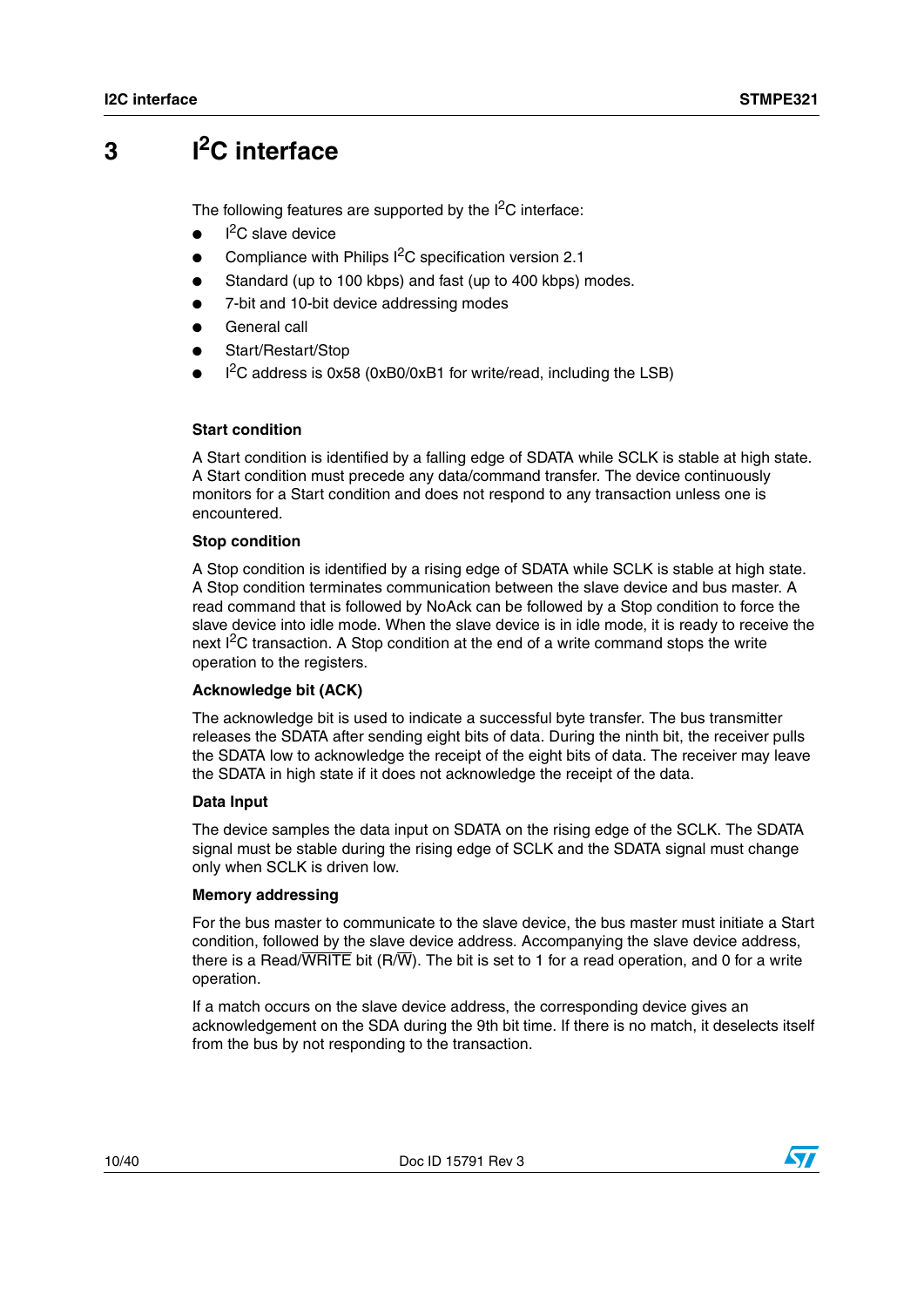| Mode  | <b>Byte</b> | <b>Programming sequence</b>                                                                                                                                                                                                                                                                                                                                                                                                                                                                                                                                          |  |  |
|-------|-------------|----------------------------------------------------------------------------------------------------------------------------------------------------------------------------------------------------------------------------------------------------------------------------------------------------------------------------------------------------------------------------------------------------------------------------------------------------------------------------------------------------------------------------------------------------------------------|--|--|
| Read  |             | Start, Device address, $R/W = 0$ , Register address to be read                                                                                                                                                                                                                                                                                                                                                                                                                                                                                                       |  |  |
|       |             | Restart, Device address, R/W = 1, Data Read, STOP                                                                                                                                                                                                                                                                                                                                                                                                                                                                                                                    |  |  |
|       | $\geq$ 1    | If no Stop is issued, the Data Read can be continuously performed. If<br>the register address falls within the range that allows an address auto-<br>increment, then the register address auto-increments internally after<br>every byte of data being read. For those register addresses that fall<br>within a non-incremental address range, the address is kept static<br>throughout the entire write operations. Refer to the memory map table<br>for the address ranges that are auto and non-increment. An example<br>of such a non-increment address is FIFO. |  |  |
| Write |             | Start, Device address, $R/\overline{W}$ = 0, Register address to be written, Data<br>Write, Stop                                                                                                                                                                                                                                                                                                                                                                                                                                                                     |  |  |
|       | $\geq$ 1    | If no Stop is issued, the Data Write can be continuously performed. If<br>the register address falls within the range that allows address auto-<br>increment, then the register address auto-increments internally after<br>every byte of data being written in. For those register addresses that<br>fall within a non-incremental address range, the address is kept static<br>throughout the entire write operations. Refer to the memory map table<br>for the address ranges that are auto and non-increment.                                                    |  |  |

**Table 4. Operation modes**



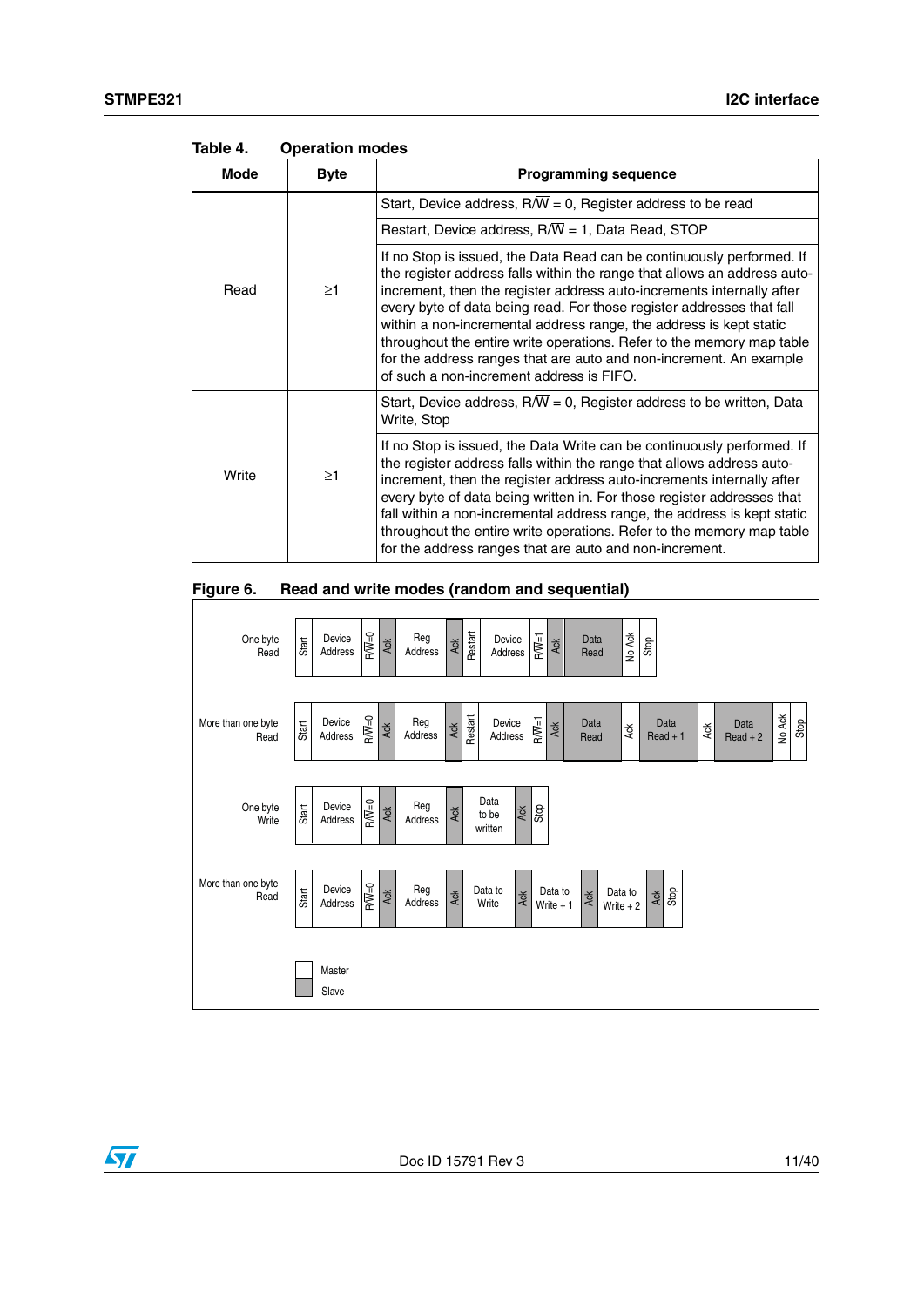## <span id="page-11-0"></span>**4 Register map and function description**

This section lists and describes the registers in the STMPE321 device starting with a register map, and then provides detailed descriptions of the register types.

| <b>Address</b> | <b>Register name</b> | <b>Bit</b> | <b>Type</b>  | <b>Reset value</b> | <b>Function</b>                   |  |
|----------------|----------------------|------------|--------------|--------------------|-----------------------------------|--|
| 0x00           | CHIP_ID_0            | 8          | R            | 0x03               | Device identification             |  |
| 0x01           | CHIP_ID_1            | 8          | R            | 0x21               | Device identification             |  |
| 0x02           | ID_VER               | 8          | $\mathsf{R}$ | 0x03               | Revision number                   |  |
| 0x03           | SYS_CFG_1            | 8          | R/W          | 0x00               | System configuration 1            |  |
| 0x04           | SYS_CFG_2            | 8          | R/W          | 0xEF               | System configuration 2            |  |
| 0x08           | INT_CTRL             | 8          | R/W          | 0x01               | Interrupt control register        |  |
| 0x09           | INT_EN               | 8          | R/W          | 0x01               | Interrupt enable register         |  |
| 0x0A           | INT_STA              | 8          | R            | 0x09               | Interrupt status register         |  |
| 0x0B           | GPIO_INT_EN_Isb      | 8          | R/W          | 0x00               | GPIO interrupt enable register    |  |
| 0x0C           | GPIO_INT_EN_msb      | 8          | R/W          | 0x00               | GPIO interrupt enable register    |  |
| 0x0D           | GPIO_INT_STA_Isb     | 8          | R/W          | 0x00               | GPIO interrupt status register    |  |
| 0x0E           | GPIO_INT_STA_msb     | 8          | R/W          | 0x00               | GPIO interrupt status register    |  |
| 0x10           | <b>GPIO_MR</b>       | 8          | R/W          | 0x00               | GPIO monitor pin                  |  |
| 0x12           | GPIO_SET             | 8          | R/W          | 0x00               | GPIO set pin state register       |  |
| 0x14           | GPIO_DIR             | 8          | R/W          | 0x00               | GPIO set pin direction register   |  |
| 0x16           | <b>GPIO_FUNCT</b>    | 8          | R/W          | 0x00               | <b>GPIO</b> function register     |  |
| 0x18           | TOUCH_FIFO           | 64         | R            | 0x00               | Fifo access for touch data buffer |  |
| 0x20           | FEATURE_SEL          | 8          | R/W          | 0x04               | Feature selection                 |  |
| 0x21           | ETC_WAIT             | 8          | R/W          | 0x27               | Wait time                         |  |
| 0x22           | CAL_INTERVAL         | 8          | R/W          | 0x30               | Calibration interval              |  |
| 0x23           | INTEGRATION_TIME     | 8          | R/W          | 0x0F               | Integration time                  |  |
| 0x25           | <b>CTRL</b>          | 8          | R/W          | 0x00               | Control                           |  |
| 0x26           | INT_MASK             | 8          | R/W          | 0x08               | Interrupt mask                    |  |
| 0x27           | INT_CLR              | 8          | R/W          | 0x00               | Interrupt clear                   |  |
| 0x28           | FILTER_PERIOD        | 8          | R/W          | 0x00               | Filter period                     |  |
| 0x29           | FILTER_THRESHOLD     | 8          | R/W          | 0x00               | Filter threshold                  |  |
| 0x2A           | REF_DLY              | 8          | R/W          | 0x00               | Reference delay                   |  |
| 0x30 -<br>0x32 | TVR [0-2]            | 8          | R/W          | 0x08               | Touch variance setting            |  |
| 0x40           | <b>EVR</b>           | 8          | R/W          | 0x04               | Environmental variance            |  |

**Table 5. Register summary map table**

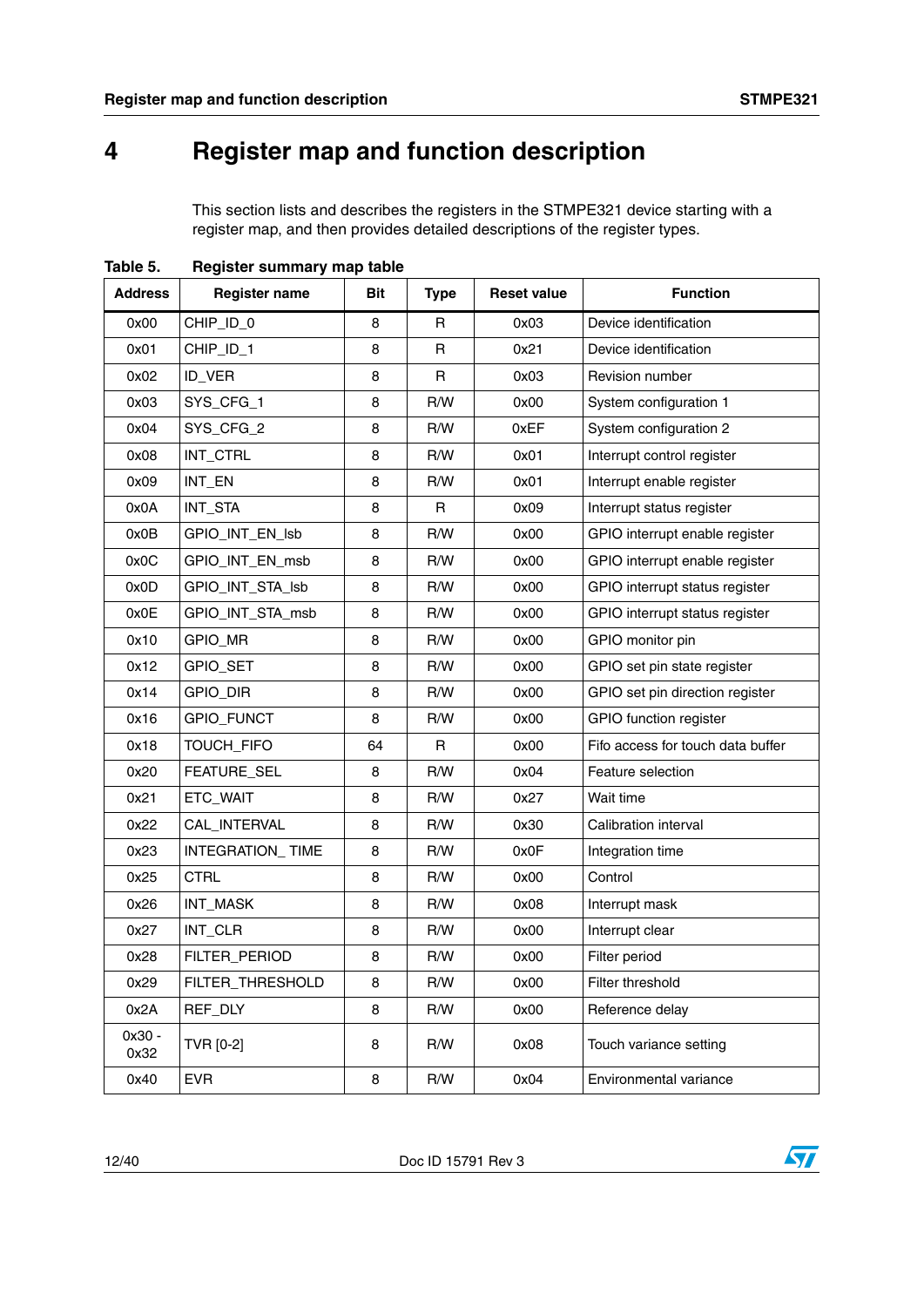| <b>Address</b>   | <b>Register name</b>      | <b>Bit</b> | <b>Type</b> | <b>Reset value</b> | <b>Function</b>                                   |  |
|------------------|---------------------------|------------|-------------|--------------------|---------------------------------------------------|--|
| 0x50-0x52        | STRENGTH_THRES<br>$[0-2]$ | 8          | R/W         | 0x01               | Setting of strength threshold for each<br>channel |  |
| $0x60 -$<br>0x62 | STRENGTH [0-2]            | 8          | R           | 0x00               | Strength                                          |  |
| $0x70 -$<br>0x72 | CAL_IMPEDANCE [0-2]       | 8          | R           | 0x00               | Calibrated impedance                              |  |
| $0x80 -$<br>0x82 | IMPEDANCE [0-2]           | 8          | R           | 0x00               | Impedance                                         |  |
| 0x92             | INT PENDING               | 8          | R/W         | 0x00               | Status of GINT interrupt sources                  |  |

**Table 5. Register summary map table (continued)**

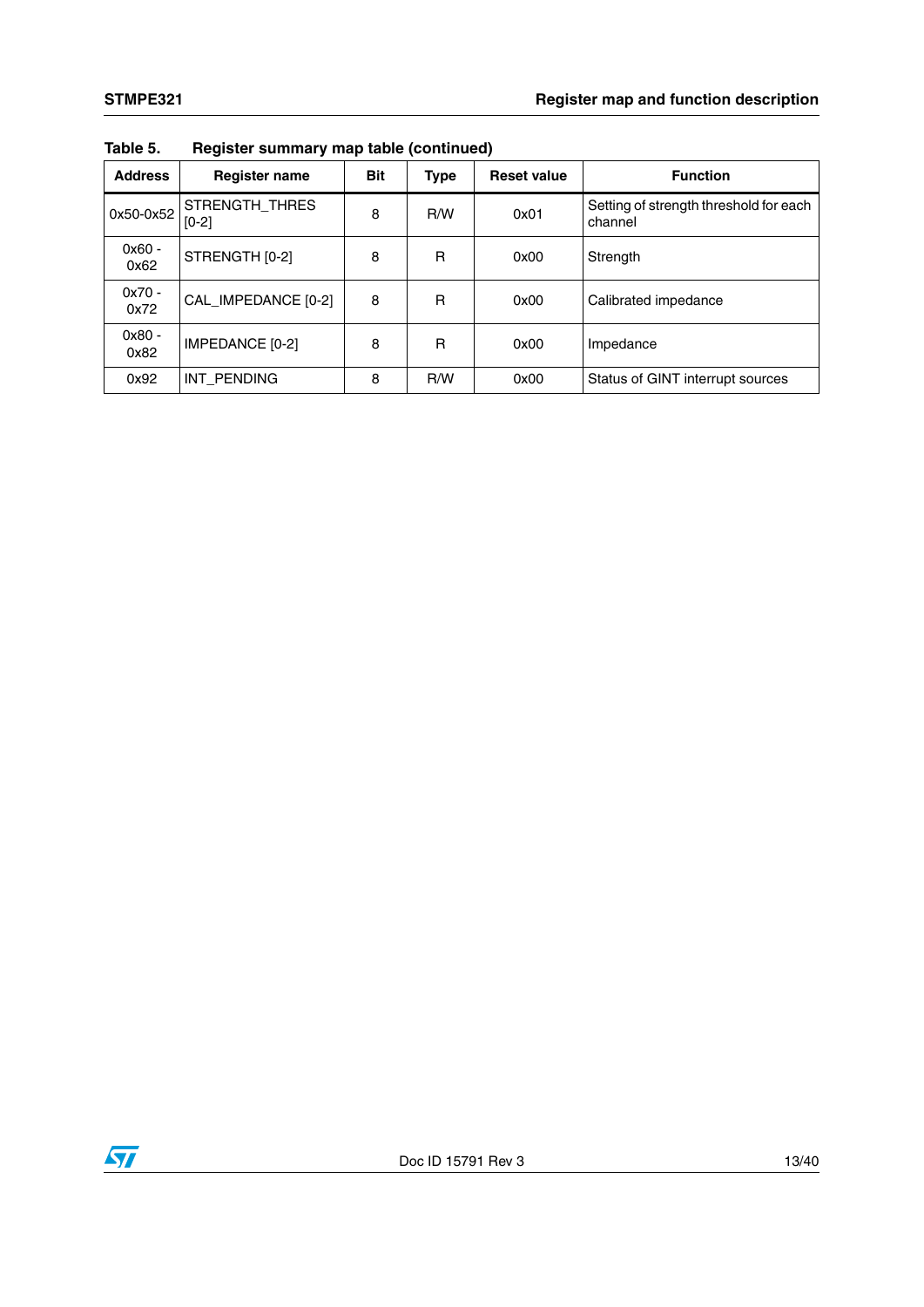# <span id="page-13-0"></span>**5 System and identification registers**

| <b>Address</b> | <b>Register name</b> | <b>Bit</b> | <b>Type</b>  | <b>Reset</b> | <b>Function</b>           |
|----------------|----------------------|------------|--------------|--------------|---------------------------|
| 0x00           | CHIP_ID_0            | 8          | R            | 0x03         | Device<br>identification  |
| 0x01           | CHIP_ID_1            | 8          | R            | 0x21         | Device<br>identification  |
| 0x02           | ID_VER               | 8          | $\mathsf{R}$ | 0x03         | Revision number           |
| 0x03           | SYS_CFG_1            | 8          | R/W          | 0x00         | System<br>configuration 1 |
| 0x04           | SYS_CFG_2            | 8          | R/W          | 0xEF         | System<br>configuration 2 |

## **Table 6. System and identification registers map**

| <b>Address:</b>     | 0x00, 0x01                        |
|---------------------|-----------------------------------|
| Type:               | R                                 |
| <b>Reset:</b>       | 0x03, 0x21                        |
| <b>Description:</b> | 16(8+8)-bit device identification |

## **CHIP\_ID\_x** Device identification

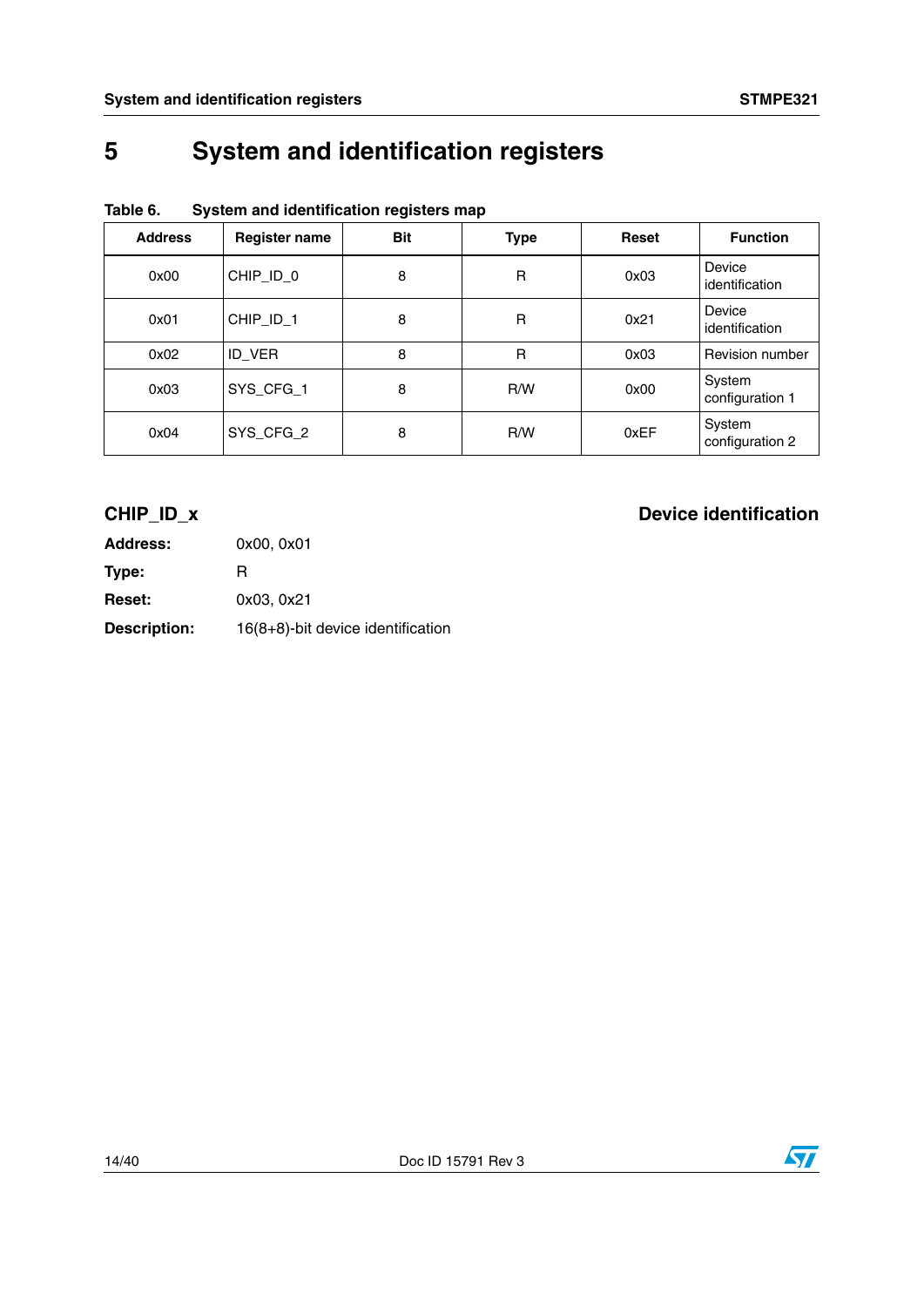## **ID\_VER** Revision number

| Address:            | 0x02                  |
|---------------------|-----------------------|
| Type:               | R                     |
| <b>Reset:</b>       | 0x03                  |
| <b>Description:</b> | 8-bit revision number |

## SYS\_CFG\_1 SYS\_CFG\_1

| 7                   | 6                                                                                                       | 5                                                                                                                           | 4 | 3            | $\overline{2}$ |            | 0                |  |  |  |
|---------------------|---------------------------------------------------------------------------------------------------------|-----------------------------------------------------------------------------------------------------------------------------|---|--------------|----------------|------------|------------------|--|--|--|
|                     | <b>RESERVED</b>                                                                                         |                                                                                                                             |   | <b>SLEEP</b> | WARM_RESET     | SOFT_RESET | <b>HIBERNATE</b> |  |  |  |
| <b>Address:</b>     |                                                                                                         | 0x03                                                                                                                        |   |              |                |            |                  |  |  |  |
| Type:               |                                                                                                         | R/W                                                                                                                         |   |              |                |            |                  |  |  |  |
| <b>Reset:</b>       |                                                                                                         | 0x00                                                                                                                        |   |              |                |            |                  |  |  |  |
| <b>Description:</b> | The reset control register enables the reset of the device                                              |                                                                                                                             |   |              |                |            |                  |  |  |  |
|                     | $[7:4]$ RESERVED                                                                                        |                                                                                                                             |   |              |                |            |                  |  |  |  |
|                     |                                                                                                         | $[3]$ SLEEP:<br>Write '1' to enable sleep mode. Hardware resets this bit to '0' after it successfully enters sleep<br>mode. |   |              |                |            |                  |  |  |  |
|                     | $[2]$ WARM_RESET:<br>Write '1' to initiate a warm reset. Register content remains, state machine reset. |                                                                                                                             |   |              |                |            |                  |  |  |  |

[1] **SOFT\_RESET**:

Write '1' to initiate a soft reset. All registers content and state machines reset.

[0] **HIBERNATE**: Force the device into hibernation mode. Write '1' to enter hibernate mode. Hardware resets this bit to '0' after it successfully enters hibernate mode.

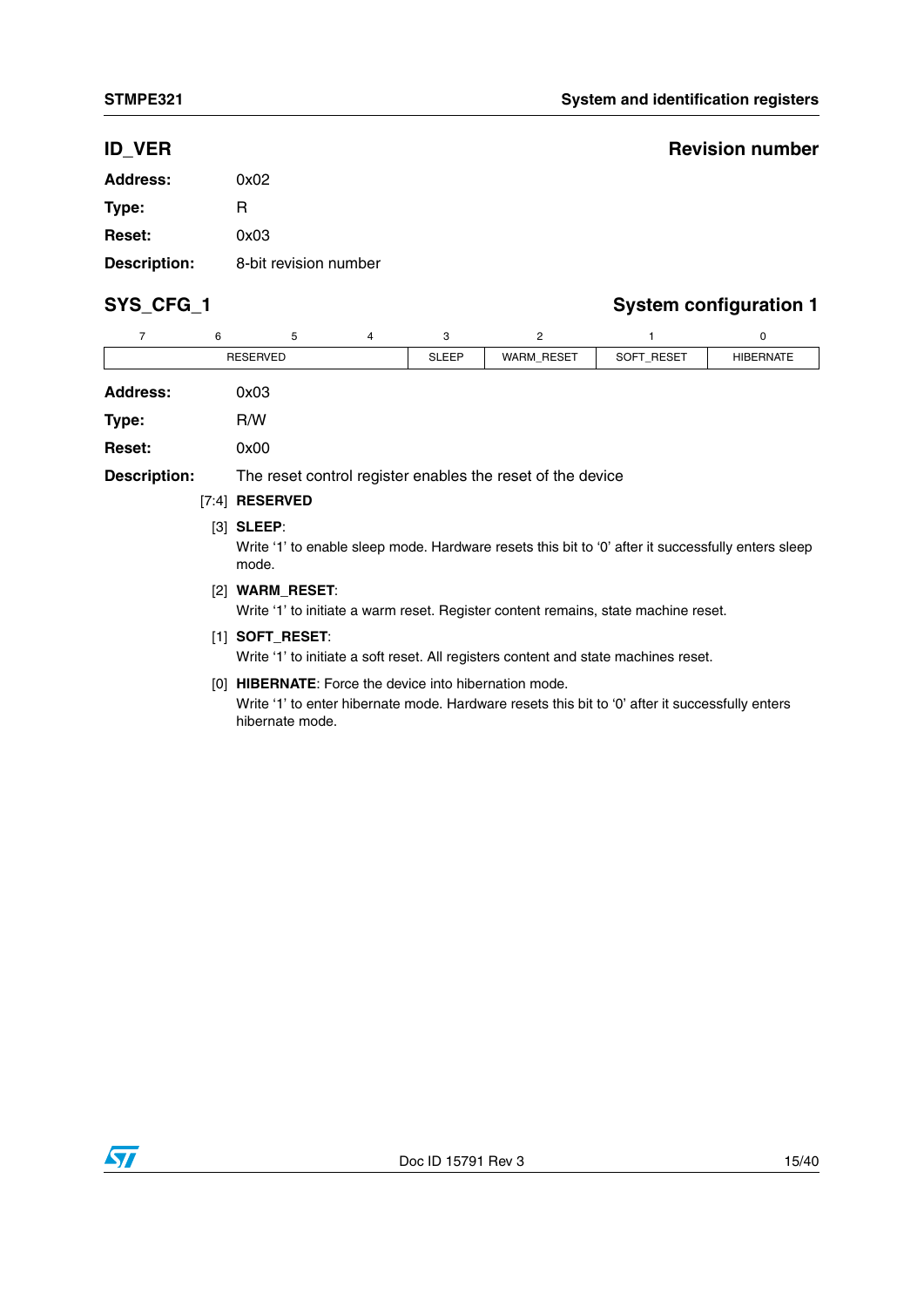## **SYS\_CFG\_2 System configuration 2**

|                                     | 6                                   | 5                                                           | 4               | 3 | 2                                   |                                     | 0                                    |  |
|-------------------------------------|-------------------------------------|-------------------------------------------------------------|-----------------|---|-------------------------------------|-------------------------------------|--------------------------------------|--|
| <b>SENSOR</b><br>CLOCK <sub>2</sub> | <b>SENSOR</b><br>CLOCK <sub>1</sub> | <b>SENSOR</b><br>CLOCK 0                                    | <b>RESERVED</b> |   | <b>GPIO CLOCK</b><br><b>DISABLE</b> | <b>FIFO CLOCK</b><br><b>DISABLE</b> | <b>TOUCH CLOCK</b><br><b>DISABLE</b> |  |
| <b>Address:</b>                     | 0x04                                |                                                             |                 |   |                                     |                                     |                                      |  |
| Type:                               |                                     | R/W                                                         |                 |   |                                     |                                     |                                      |  |
| <b>Reset:</b>                       |                                     | 0xEF                                                        |                 |   |                                     |                                     |                                      |  |
| <b>Description:</b>                 |                                     | This register enables the switching off of the clock supply |                 |   |                                     |                                     |                                      |  |

[7:5] **SENSOR CLOCK**: See description in *[Table 7.](#page-15-0)*

- [4] **RESERVED**
- [3] **RESERVED**
- [2] **GPIO CLOCK DISABLE**:

Write '1' to disable the clock to GPIO unit.

### [1] **FIFO CLOCK DISABLE**:

Write '1' to disable the clock to FIFO unit. This must be set to '0' if touch interrupt is required.

### [0] **TOUCH CLOCK DISABLE**:

Write '1' to disable the clock to TOUCH unit.

<span id="page-15-0"></span>

| Table 7. | <b>Sensor clock setting</b> |  |  |
|----------|-----------------------------|--|--|
|----------|-----------------------------|--|--|

| .                        | <b>OCHOOL ORDOR SOLUING</b> |                         |               |                    |
|--------------------------|-----------------------------|-------------------------|---------------|--------------------|
| Mode                     | <b>Divider</b>              | Sensor clock<br>$[2:0]$ | <b>Active</b> | <b>Calibration</b> |
|                          | 1                           | 000                     | 12.8 kHz      | 100 kHz            |
|                          | $\overline{2}$              | 001                     | $6.4$ kHz     | 50 kHz             |
| Operational<br>(6.5 MHz) | 4                           | 010                     | 3.2 kHz       | 25 kHz             |
|                          | 8                           | 011                     | $1.6$ kHz     | 12.5 kHz           |
|                          | 16                          | 1xx                     | 800 Hz        | 6.25 kHz           |
|                          | 1                           | 000                     | 400 Hz        | $3.2$ kHz          |
|                          | $\overline{2}$              | 001                     | 200 Hz        | $1.6$ kHz          |
| Autosleep<br>(200 kHz)   | 4                           | 010                     | 100 Hz        | 800 Hz             |
|                          | 8                           | 011                     | 50 Hz         | 400 Hz             |
|                          | 16                          | 1xx                     | 25 Hz         | 200 Hz             |

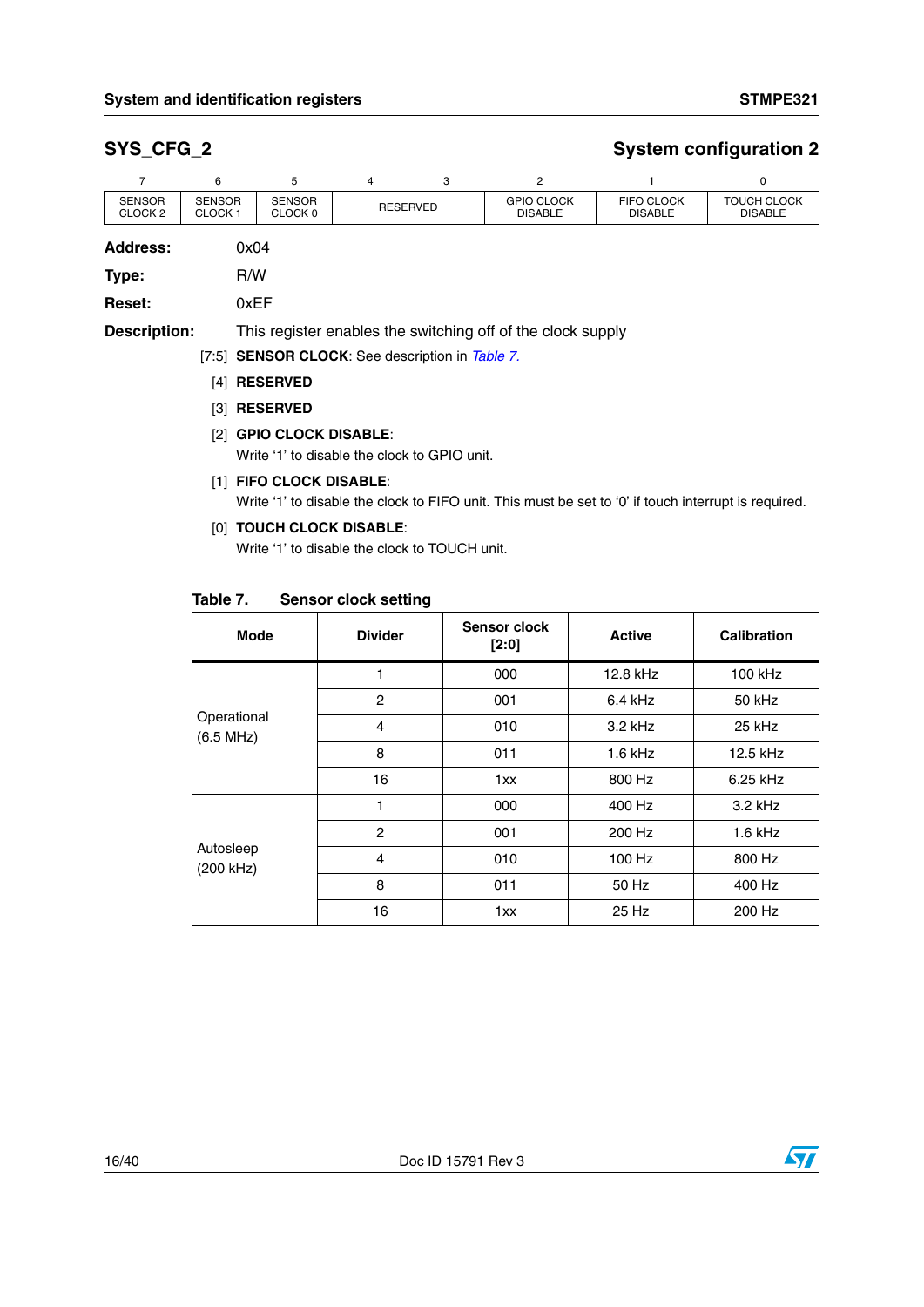## **6 Interrupt controller module**



**Figure 7. Interrupt controller module block diagram**

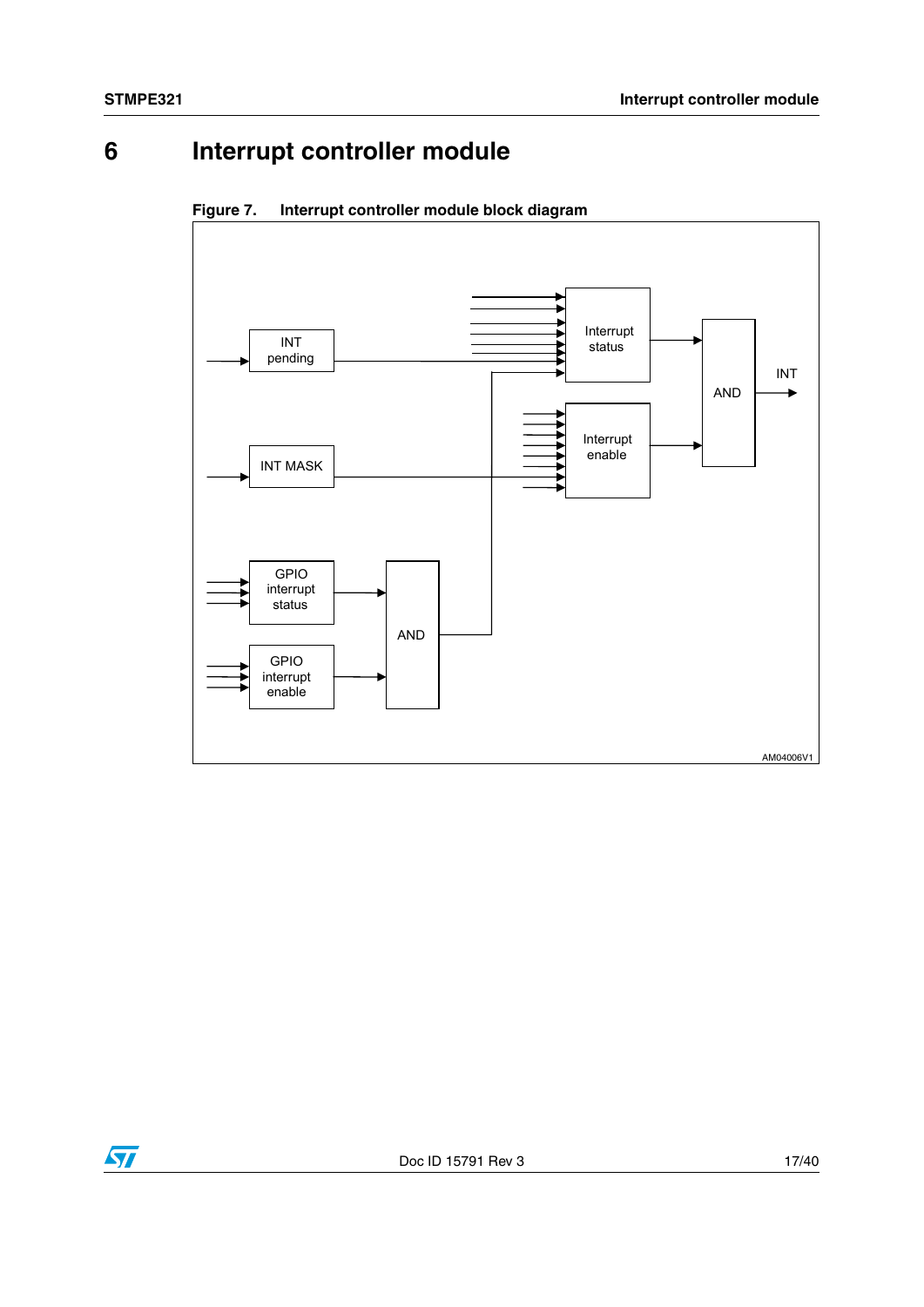## **INT\_CTRL Interrupt control register**

| $\overline{7}$                                                                                                                                                                                                                                                                                                                                                                                                                                                                                              |       | 6               | 5                        | 4 | 3 | 2                                                                                       | 1           | 0      |
|-------------------------------------------------------------------------------------------------------------------------------------------------------------------------------------------------------------------------------------------------------------------------------------------------------------------------------------------------------------------------------------------------------------------------------------------------------------------------------------------------------------|-------|-----------------|--------------------------|---|---|-----------------------------------------------------------------------------------------|-------------|--------|
|                                                                                                                                                                                                                                                                                                                                                                                                                                                                                                             |       |                 | <b>RESERVED</b>          |   |   | <b>POLARITY</b>                                                                         | <b>TYPE</b> | INT_EN |
| <b>Address:</b>                                                                                                                                                                                                                                                                                                                                                                                                                                                                                             |       | 0x08            |                          |   |   |                                                                                         |             |        |
| Type:                                                                                                                                                                                                                                                                                                                                                                                                                                                                                                       |       | R/W             |                          |   |   |                                                                                         |             |        |
| <b>Reset:</b>                                                                                                                                                                                                                                                                                                                                                                                                                                                                                               |       | 0x01            |                          |   |   |                                                                                         |             |        |
| <b>Description:</b>                                                                                                                                                                                                                                                                                                                                                                                                                                                                                         | [7:3] | <b>RESERVED</b> | interrupt system device. |   |   | This register is used to enable control of the polarity, edge/level and enabling of the |             |        |
| <b>POLARITY:</b><br>$\lceil 2 \rceil$<br>'0' for active low<br>'1' for active high<br>For active low operation, the INT pin should be externally pulled high. The INT pin is pulled to<br>GND when there is a pending interrupt.<br>For active high operation, the INT pin should be externally pulled to GND. In this mode, the INT<br>pin is pulled to $V_{CC}$ by the device when there is a pending interrupt.<br>TYPE:<br>[1]<br>'0' for level trigger<br>'1' for edge trigger (pulse width is 200 nS) |       |                 |                          |   |   |                                                                                         |             |        |
|                                                                                                                                                                                                                                                                                                                                                                                                                                                                                                             |       |                 |                          |   |   |                                                                                         |             |        |

### [0] **INT\_EN**:

'0' to disable all interrupts

'1' to enable all interrupts

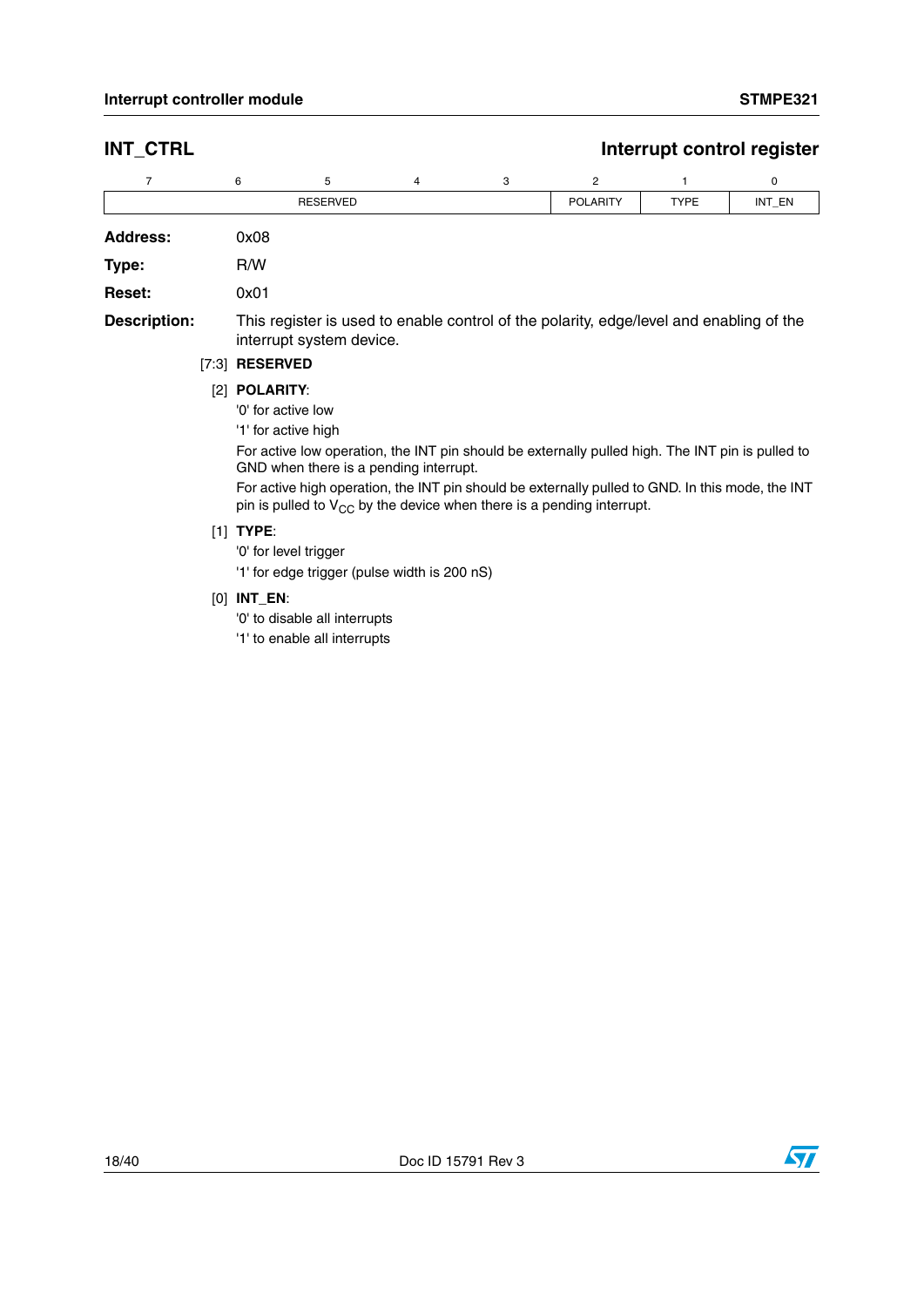### **INT\_EN** INT\_EN

| GPIO | SERVED<br>DЕ |  |  | GEN | C <sub>1</sub> C<br>$\cdot$ $\cdot$ $\sim$ | POR |  |
|------|--------------|--|--|-----|--------------------------------------------|-----|--|

| <b>Address:</b> | 0x09 |
|-----------------|------|
|                 |      |

**Type:** R/W

**Reset:** 0x01

**Description:** This register is used to enable the interruption from a system related interrupt source to the host. Writing '1' in this register enables the corresponding interrupt event to generate interrupt signal at the INT pin. Note that even if the interrupt is not enabled, an interrupt event is still reflected in the interrupt status register.

[7] **GPIO**:

One or more level transition in enabled GPIOs

[6:3] **RESERVED**

Must be set to '0' at all times.

- [2] **GEN**: System INT (A2I, I2A, EOC)
- [1] **FIFO**:

Data available in FIFO. This interrupt can be cleared only if FIFO is empty.

[0] **POR**:

Power-on reset

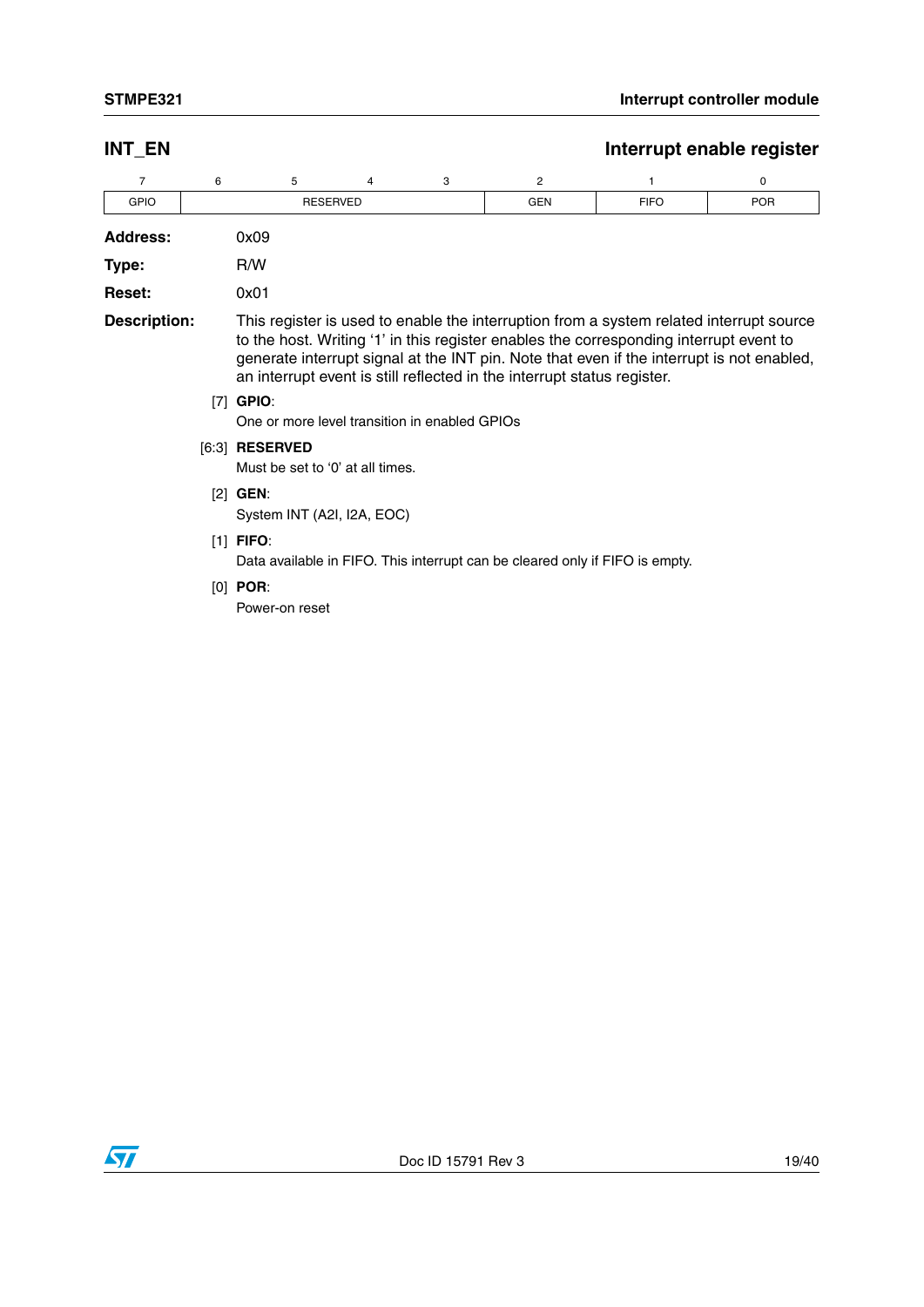| <b>INT_STA</b>      |   |                                                                                                                                                                                                                                                                                      |                                               |   |                |             | Interrupt status register |  |  |
|---------------------|---|--------------------------------------------------------------------------------------------------------------------------------------------------------------------------------------------------------------------------------------------------------------------------------------|-----------------------------------------------|---|----------------|-------------|---------------------------|--|--|
| $\overline{7}$      | 6 | 5                                                                                                                                                                                                                                                                                    | 4                                             | 3 | $\overline{2}$ | 1           | 0                         |  |  |
| <b>GPIO</b>         |   |                                                                                                                                                                                                                                                                                      | <b>RESERVED</b>                               |   | <b>GEN</b>     | <b>FIFO</b> | <b>POR</b>                |  |  |
| <b>Address:</b>     |   | 0x0A                                                                                                                                                                                                                                                                                 |                                               |   |                |             |                           |  |  |
| Type:               |   | R/W                                                                                                                                                                                                                                                                                  |                                               |   |                |             |                           |  |  |
| <b>Reset:</b>       |   | 0x09                                                                                                                                                                                                                                                                                 |                                               |   |                |             |                           |  |  |
| <b>Description:</b> |   | This register is used to enable the interruption from a system related interrupt source<br>to the host. Regardless of whether or not the IESYSIOR bits are enabled, the<br>ISSYSIOR bits are still updated. Writing '1' clears a bit in this register. Writing '0' has<br>no effect. |                                               |   |                |             |                           |  |  |
|                     |   | $[7]$ GPIO:                                                                                                                                                                                                                                                                          | One or more level transition in enabled GPIOs |   |                |             |                           |  |  |
|                     |   | [6:3] <b>RESERVED:</b><br>Some of these bits might be set to '1' by hardware during normal operation. The content of<br>these bit is for internal operation and are not required for normal use of device.                                                                           |                                               |   |                |             |                           |  |  |
|                     |   | $[2]$ GEN:<br>System INT (A2I, IA2, EOC)                                                                                                                                                                                                                                             |                                               |   |                |             |                           |  |  |
|                     |   | $[1]$ FIFO:<br>Data available in FIFO                                                                                                                                                                                                                                                |                                               |   |                |             |                           |  |  |
|                     |   | $[0]$ POR:<br>Power-on reset                                                                                                                                                                                                                                                         |                                               |   |                |             |                           |  |  |

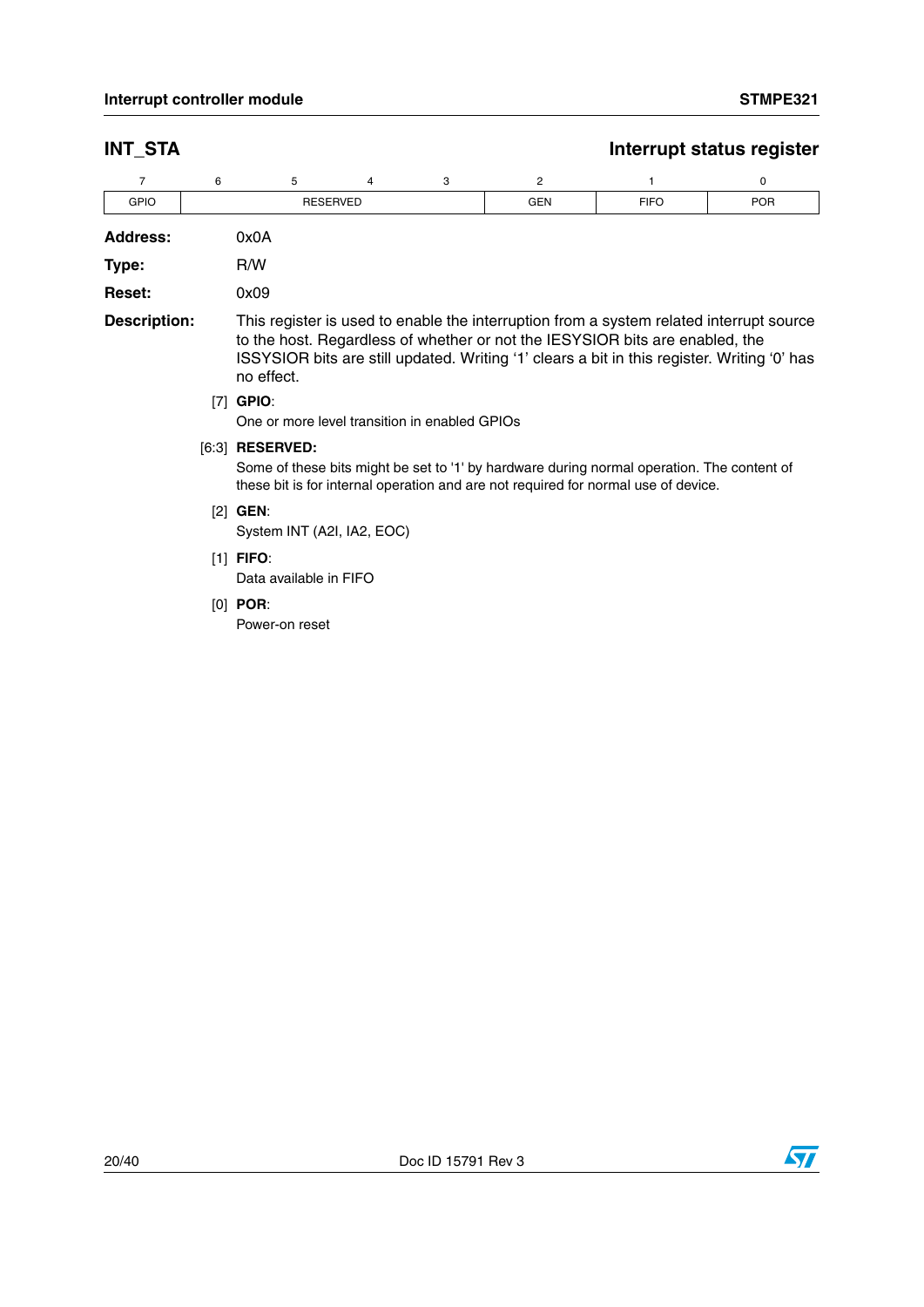## **GPIO\_INT\_EN GPIO interrupt enable registerI Address:** 0x0B, 0x0C **Type:** R/W **Reset:** 0x00 **Description:** The GPIO interrupt enable register is used to enable the interruption from a particular GPIO interrupt source to the host. The IEg[2:0] bits and the interrupt enable mask bits correspond to the GPIO[2:0] pins. 76543 2 1 0 RESERVED **IEG** [7:3] **RESERVED** [2:0] **IEG[2:0]** Interrupt enable GPIO mask (where  $x = 2$  to 0) Writing a '1' to the IE[x] bit enables the interruption to the host.

| <b>GPIO INT STA</b> |  |  |
|---------------------|--|--|
|---------------------|--|--|

## **GPIO\_INT\_STA GPIO interrupt status register**

|                     | 6 | 5                                                                      | 4 | 3          | 2 |                                                                                                                                                                                                                                                                                                                                            | 0 |
|---------------------|---|------------------------------------------------------------------------|---|------------|---|--------------------------------------------------------------------------------------------------------------------------------------------------------------------------------------------------------------------------------------------------------------------------------------------------------------------------------------------|---|
|                     |   |                                                                        |   | <b>ISG</b> |   |                                                                                                                                                                                                                                                                                                                                            |   |
| <b>Address:</b>     |   | 0x0D, 0x0E                                                             |   |            |   |                                                                                                                                                                                                                                                                                                                                            |   |
| Type:               |   | R/W                                                                    |   |            |   |                                                                                                                                                                                                                                                                                                                                            |   |
| <b>Reset:</b>       |   | 0x00                                                                   |   |            |   |                                                                                                                                                                                                                                                                                                                                            |   |
| <b>Description:</b> |   |                                                                        |   |            |   | The GPIO interrupt status register LSB monitors the status of the interruption from a<br>particular GPIO pin interrupt source to the host. Regardless of whether or not the<br>IEGPIOR bits are enabled, the INT_STA_GPIO_LSB bits are still updated. The<br>ISG[2:0] bits are the interrupt status bits correspond to the GPIO[2:0] pins. |   |
|                     |   | $[7:0]$ ISG[x]:<br>Interrupt status GPIO (where $x = 2$ to 0)<br>Read: |   |            |   | Interrupt status of the GPIO[x]. Writing '1' clears a bit. Writing '0' has no effect.                                                                                                                                                                                                                                                      |   |

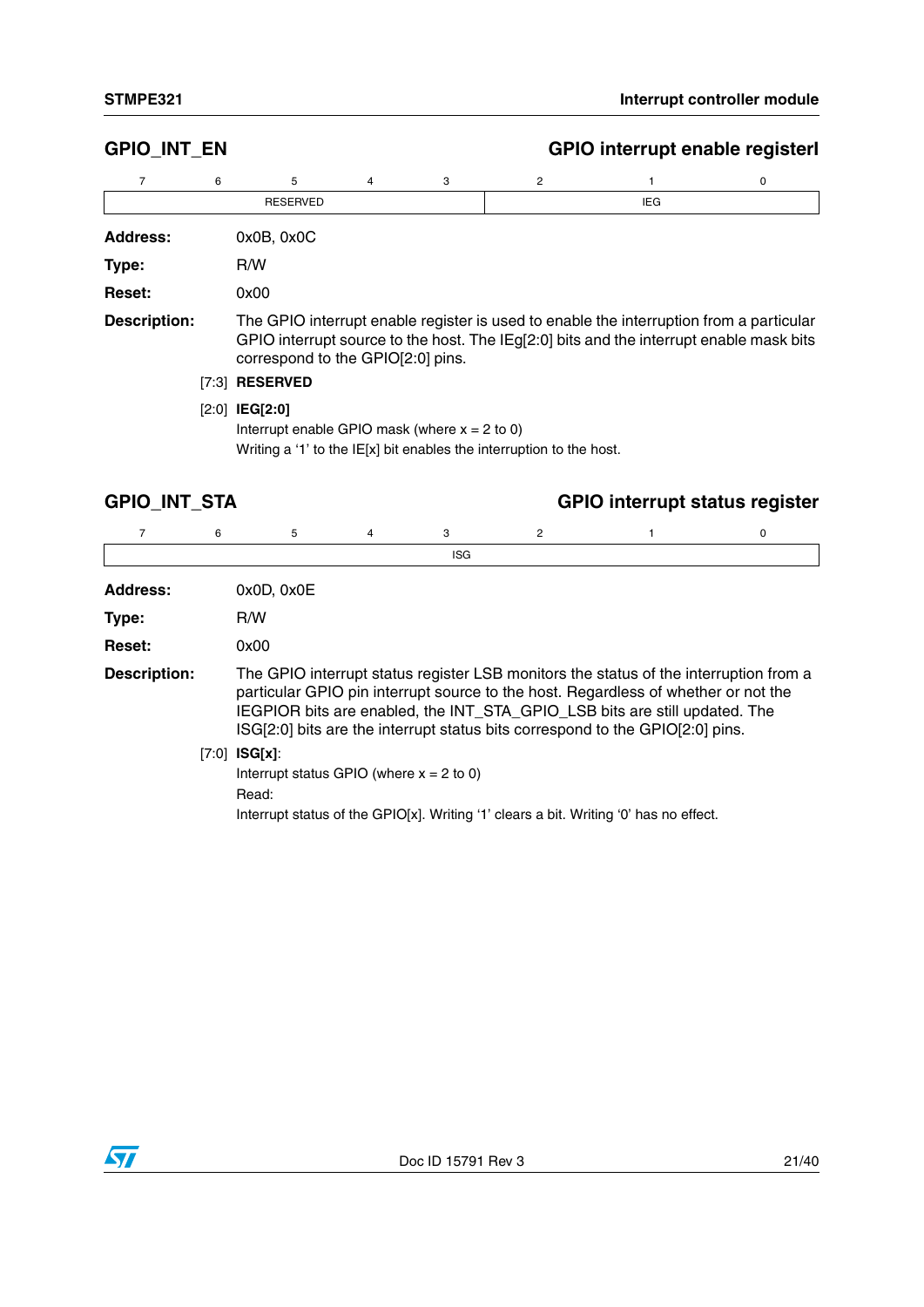## <span id="page-21-1"></span>**7 GPIO controller**

A total of 3 GPIOs are available in the STMPE321. The GPIO controller contains the registers that allow the host system to configure each of the pins into either a GPIO or Touch input. Unused GPIOs should be configured as outputs to minimize power consumption.

A group of registers is used to control the exact function of each of the 3 GPIOs. The registers and their respective addresses are listed in *[Table 8.](#page-21-0)*

| <b>Address</b> | <b>Register name</b>  | <b>Description</b>            | <b>Auto-increment</b> |  |  |  |  |
|----------------|-----------------------|-------------------------------|-----------------------|--|--|--|--|
| 0x10           | GPIO MR LSB           | GPIO monitor pin state        | Yes                   |  |  |  |  |
| 0x11           | GPIO_MR_MSB           | register                      |                       |  |  |  |  |
| 0x12           | GPIO_SET_LSB          | GPIO set pin state            | Yes                   |  |  |  |  |
| 0x13           | GPIO_SET_MSB          | register                      |                       |  |  |  |  |
| 0x14           | GPIO DIR LSB          | GPIO set pin direction        | Yes                   |  |  |  |  |
| 0x15           | <b>GPIO DIR MSB</b>   | register                      |                       |  |  |  |  |
| 0x16           | GPIO_FUNCT_LSB        | <b>GPIO</b> function register | Yes                   |  |  |  |  |
| 0x17           | <b>GPIO_FUNCT_MSB</b> |                               |                       |  |  |  |  |

<span id="page-21-0"></span>Table 8. **Table 8. GPIO controller registers summary map**

All GPIO registers are named GPxx, where:

Xxx represents the functional group

For LSB registers:

|  |                    | 4 |                 |        |        |        |
|--|--------------------|---|-----------------|--------|--------|--------|
|  | <b>RESERVED</b>    |   |                 | $IO-2$ | $IO-1$ | $IO-0$ |
|  | For MSB registers: |   |                 |        |        |        |
|  | $\mathbf{b}$       |   |                 |        |        |        |
|  |                    |   | <b>RESERVED</b> |        |        |        |

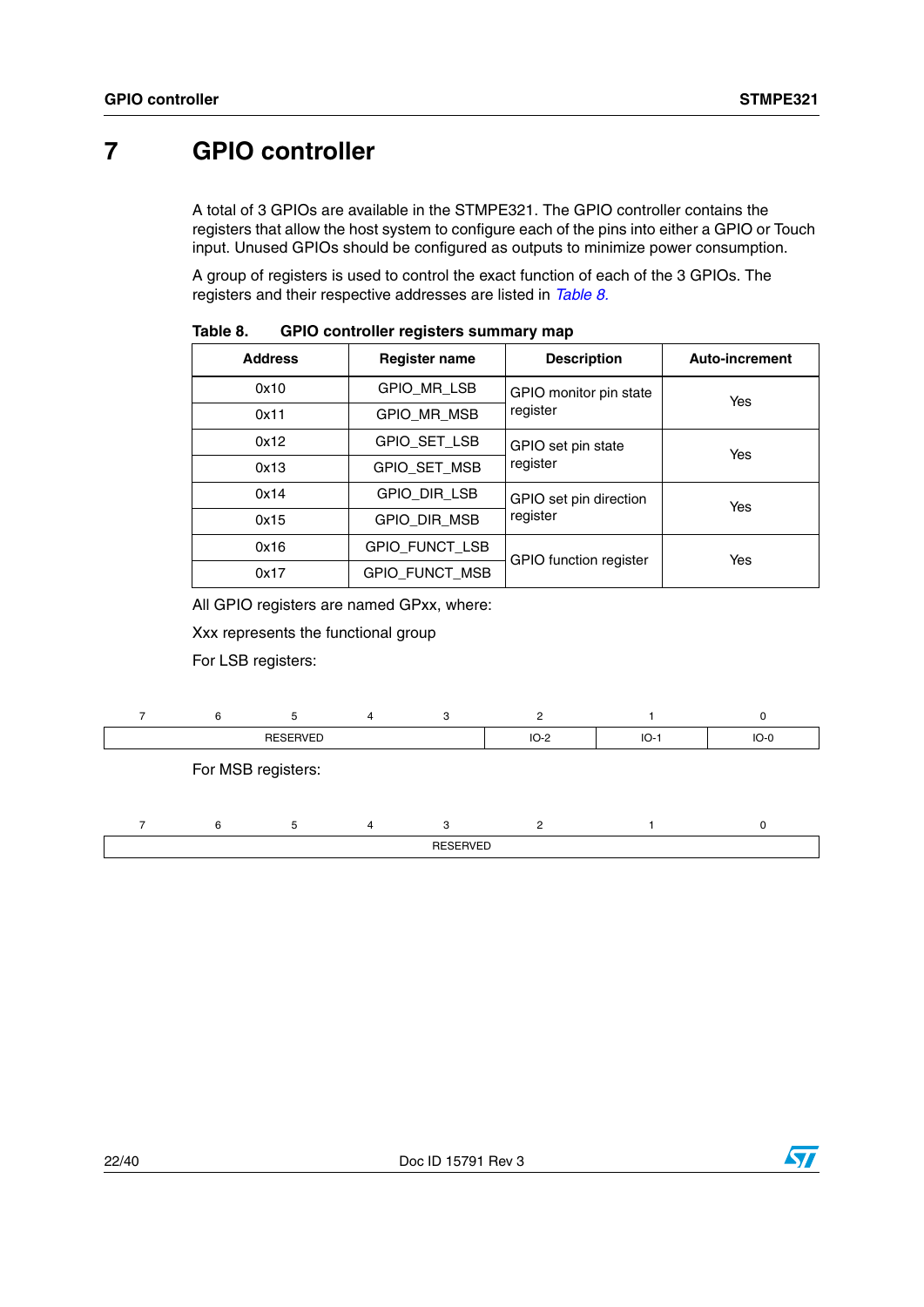The function of each bit is shown in*[Table 9](#page-22-0)*:

| <b>Register name</b>   | <b>Function</b>                                                                                                                                      |
|------------------------|------------------------------------------------------------------------------------------------------------------------------------------------------|
| GPIO monitor pin state | Reading this bit yields the current state of the bit. Writing has no<br>effect.                                                                      |
| GPIO set pin state     | Writing '1' to this bit causes the corresponding GPIO to go to '1' state<br>Writing '0' to this bit causes the corresponding GPIO to go to '0' state |
| GPIO set pin direction | '0' sets the corresponding GPIO to input state, and '1' sets it to output<br>state. All bits are '0' on reset.                                       |
| <b>GPIO</b> function   | '1' sets the corresponding GPIO to function as GPIO, and '0' sets it to<br>touchkey mode.                                                            |

<span id="page-22-0"></span>

| Table 9. |  | <b>GPIO control bits function</b> |
|----------|--|-----------------------------------|
|          |  |                                   |

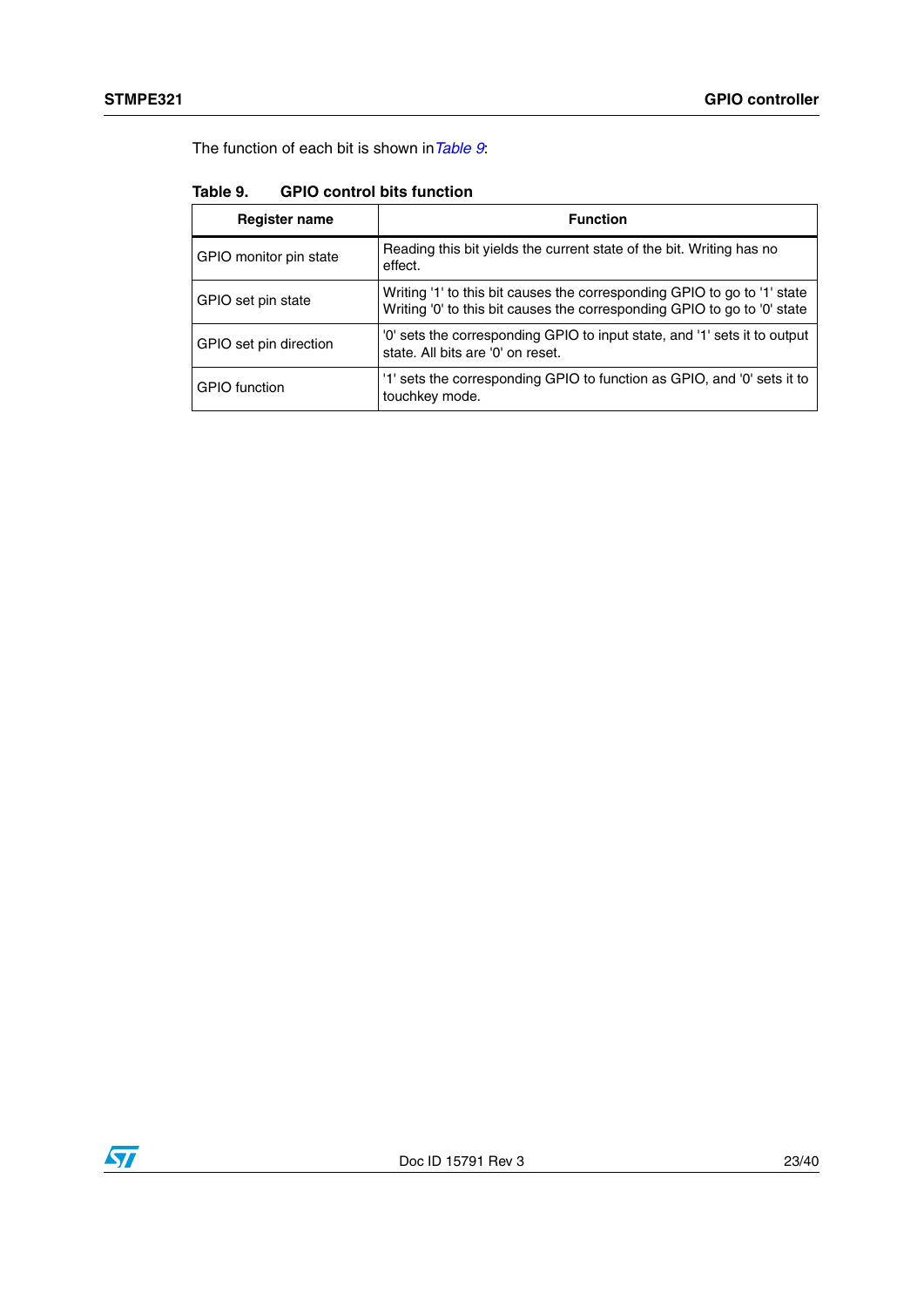## **8 Capacitive touch module registers**

| <b>TOUCH_FIFO summary table</b><br>Table 10. |                 |  |  |
|----------------------------------------------|-----------------|--|--|
| <b>Address</b>                               | <b>Function</b> |  |  |
| 0x18                                         | FIFO-0, LSB     |  |  |
| 0x19                                         | FIFO-0, MSB     |  |  |
| 0x1A                                         | FIFO-1, LSB     |  |  |
| 0x1B                                         | FIFO-1, MSB     |  |  |
| 0x1C                                         | FIFO-2, LSB     |  |  |
| 0x1D                                         | FIFO-2, MSB     |  |  |
| 0x1E                                         | FIFO-3, LSB     |  |  |
| 0x1F                                         | FIFO-3, MSB     |  |  |

## **TOUCH\_FIFO Touch FIFO**

|  |  |  | T7   T6   T5   T4   T3   T2   T1   T |  |
|--|--|--|--------------------------------------|--|

| Address: | 0x19, 0x18 |
|----------|------------|
| Type:    | R          |

**Reset:** 0x00

**Description:** TOUCH\_FIFO is the access port for the internal 4-level FIFO used for buffering the touch events. While it is possible to access each byte in the data structure directly, it is recommended that the FIFO is accessed only via the 0x18 address. The FIFO must be accessed in multiples of 2 bytes (LSB, MSB). For the STMPE321, MSB is reserved and LSB contains a snapshot of the recent touch event. Where Tn is touch status of touch sensing channel n.

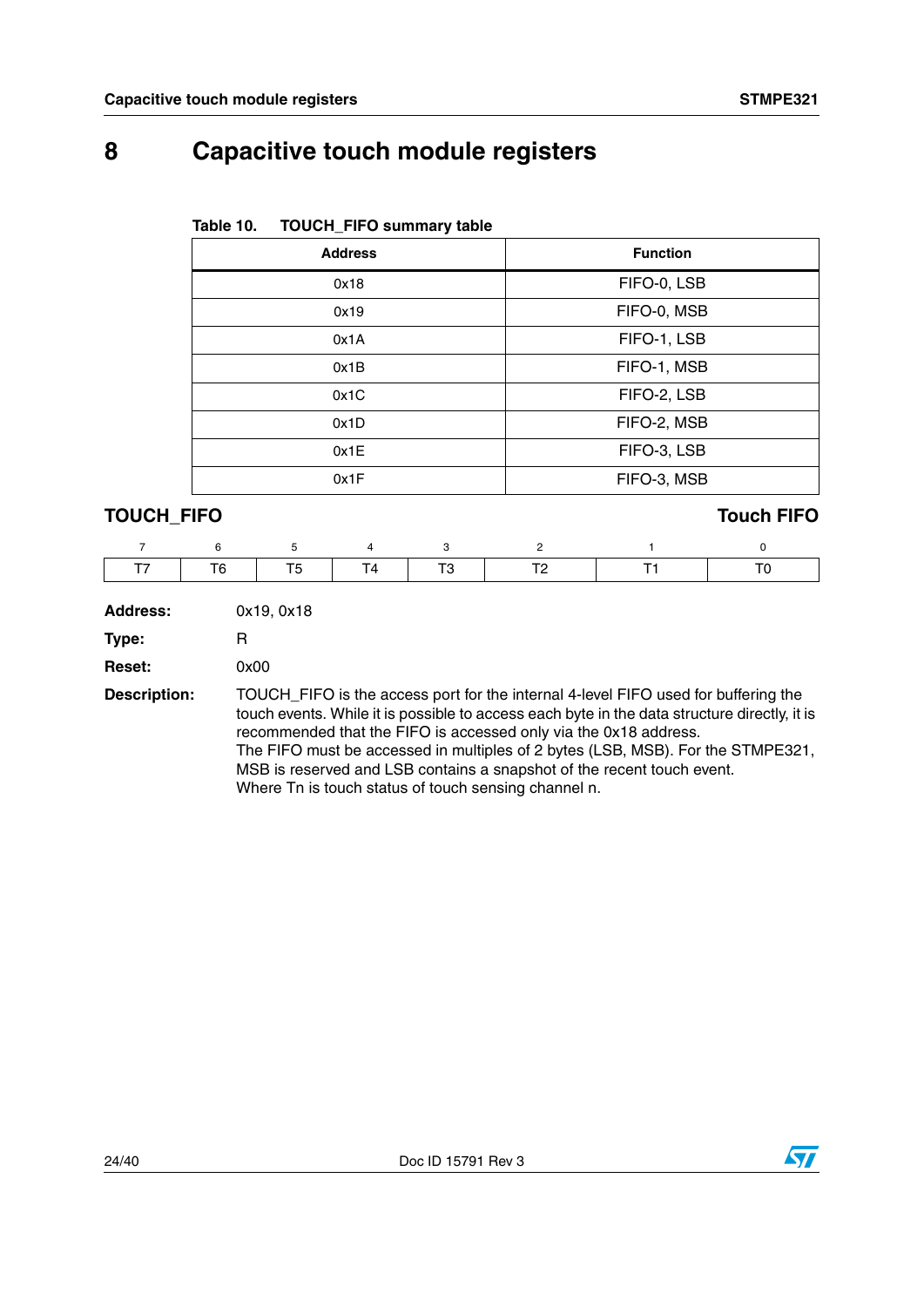## **FEATURE\_SELECT** extended that the extent of the extended of the extended of the extended of the extended of the extended of the extended of the extended of the extended of the extended of the extended of the extended of t

| 7                   | 6   | 5                                                                                                                                                                                                    | 4 | 3 | $\overline{2}$ |                                                                             | 0         |
|---------------------|-----|------------------------------------------------------------------------------------------------------------------------------------------------------------------------------------------------------|---|---|----------------|-----------------------------------------------------------------------------|-----------|
|                     |     | <b>RESERVED</b>                                                                                                                                                                                      |   |   |                | AFS[1:0]                                                                    | Filter EN |
| <b>Address:</b>     |     | 0x20                                                                                                                                                                                                 |   |   |                |                                                                             |           |
| Type:               |     | R/W                                                                                                                                                                                                  |   |   |                |                                                                             |           |
| <b>Reset:</b>       |     | 0x04                                                                                                                                                                                                 |   |   |                |                                                                             |           |
| <b>Description:</b> |     | $[7:3]$ RESERVED<br>$[2:1]$ AFS[1:0]:<br>"00': reserved<br>"01' AFS mode 1 (only 1 strongest key)<br>'10': AFS mode 2 (all keys that are above threshold)<br>'11': AFS mode 3 (the 2 strongest keys) |   |   |                | Controls AFS (advanced filtering system and second level filtering feature) |           |
|                     | [0] | <b>Filter EN:</b><br>Write '1' to enable filter                                                                                                                                                      |   |   |                |                                                                             |           |

## **ETC\_WAIT** Wait time setting

|                     | 6 | 5                                                                                          | 4 | 3             | 2 |                                                                                                 | 0 |
|---------------------|---|--------------------------------------------------------------------------------------------|---|---------------|---|-------------------------------------------------------------------------------------------------|---|
|                     |   |                                                                                            |   | ETC_WAIT[7:0] |   |                                                                                                 |   |
| <b>Address:</b>     |   | 0x21                                                                                       |   |               |   |                                                                                                 |   |
| Type:               |   | R/W                                                                                        |   |               |   |                                                                                                 |   |
| <b>Reset:</b>       |   | 0x27                                                                                       |   |               |   |                                                                                                 |   |
| <b>Description:</b> |   |                                                                                            |   |               |   | Sets the wait time between the calibration and the last button touch                            |   |
|                     |   | $[7:0]$ <b>ETC_WAIT[7:0]:</b><br>ETC wait time = ETC_Wait[7:0] $*64 +$ sensor clock period |   |               |   |                                                                                                 |   |
|                     |   |                                                                                            |   |               |   | A "non-touch" condition must persist for this wait time, before an ETC operation is carried out |   |

Range: 5 mS - 20 s

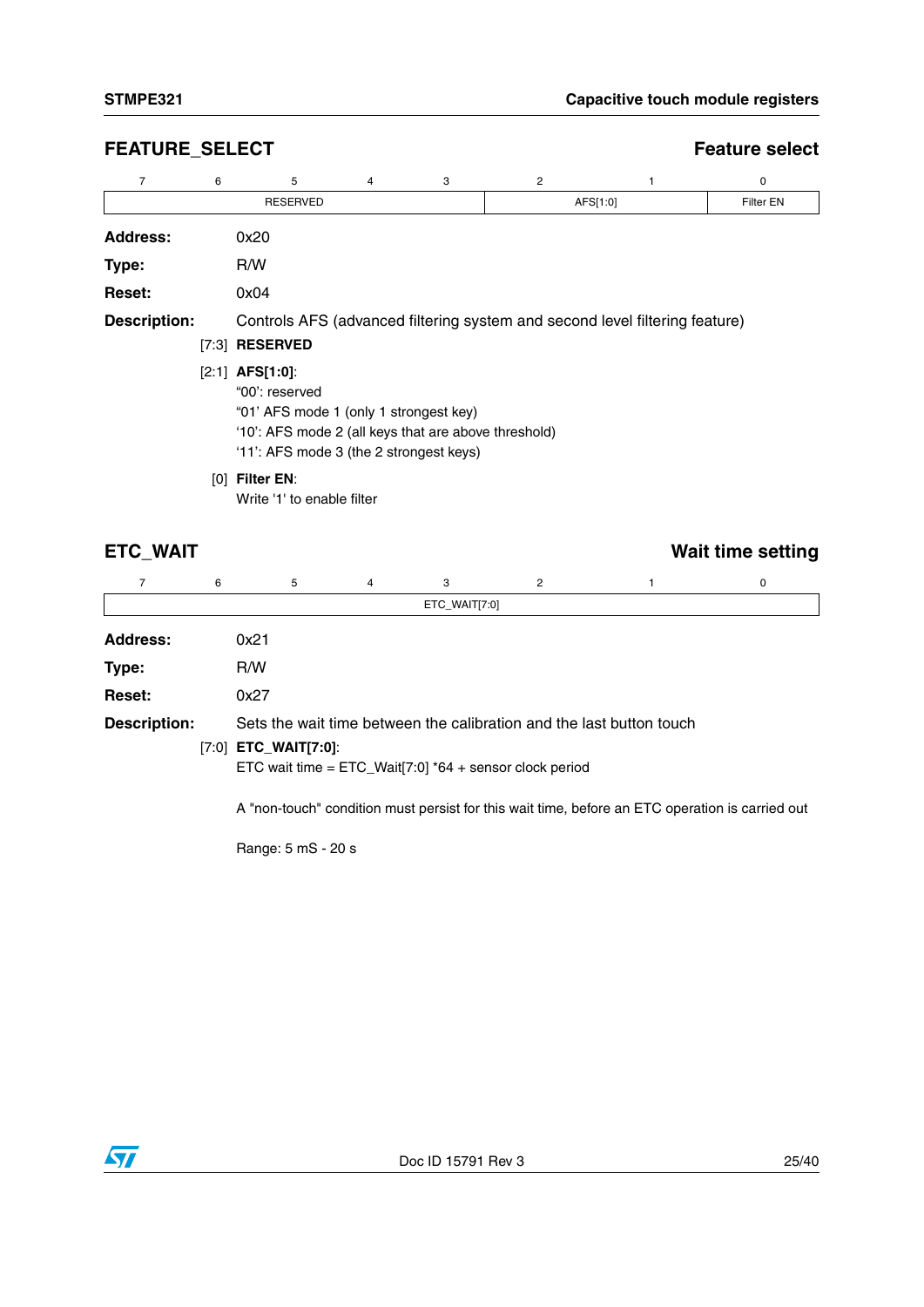| <b>CAL_INTERVAL</b> |   | <b>Calibration interval</b> |   |              |   |                                                                                        |   |
|---------------------|---|-----------------------------|---|--------------|---|----------------------------------------------------------------------------------------|---|
| 7                   | 6 | 5                           | 4 | 3            | 2 |                                                                                        | 0 |
|                     |   |                             |   | CAL INTERVAL |   |                                                                                        |   |
| Address:            |   | 0x22                        |   |              |   |                                                                                        |   |
| Type:               |   | R/W                         |   |              |   |                                                                                        |   |
| <b>Reset:</b>       |   | 0x30                        |   |              |   |                                                                                        |   |
| <b>Description:</b> |   | Calibration interval        |   |              |   |                                                                                        |   |
|                     |   | [7:0] CALIBRATION INTERVAL: |   |              |   | Interval between calibration = calibration interval $[7:0]$ * sensor clock period * 50 |   |

Range: 4 ms - 16 s

## **INTEGRATION TIME Integration time**

|                     | 6 | 5                                                                            | 4 | 3                     | 2 | 0 |
|---------------------|---|------------------------------------------------------------------------------|---|-----------------------|---|---|
|                     |   |                                                                              |   | INTEGRATION_TIME[7:0] |   |   |
| <b>Address:</b>     |   | 0x23                                                                         |   |                       |   |   |
| Type:               |   | R/W                                                                          |   |                       |   |   |
| Reset:              |   | 0x0F                                                                         |   |                       |   |   |
| <b>Description:</b> |   | Integration time                                                             |   |                       |   |   |
|                     |   | [7:0] Integration time in AFS mode                                           |   |                       |   |   |
|                     |   | Total period of integration = sensor clock period $*$ integration time [7:0] |   |                       |   |   |
|                     |   |                                                                              |   |                       |   |   |

78 µs - 320 ms

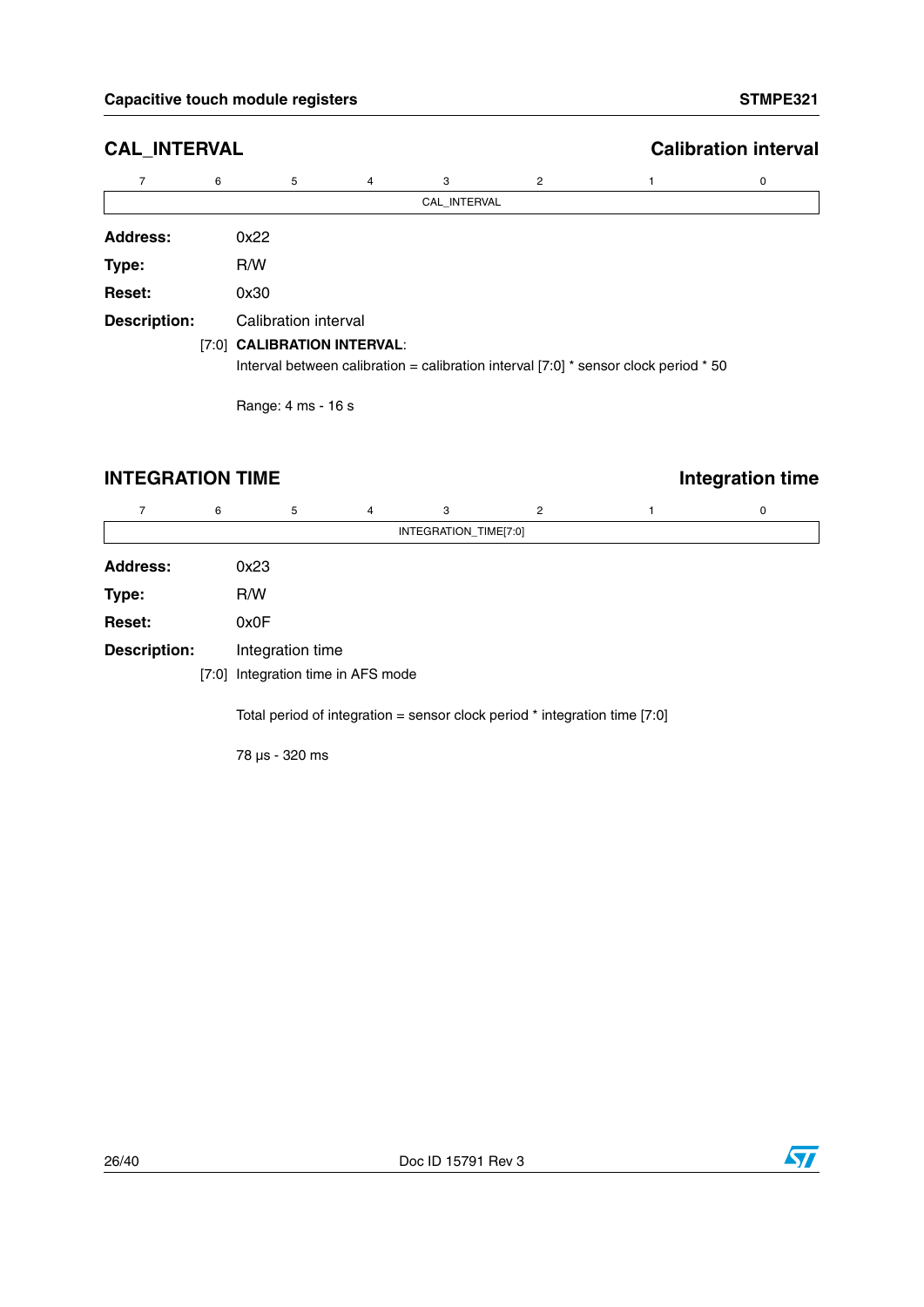| <b>CTRL</b>         |   |                                                                                                                                                                                                                         |                                                                  |                  |       |       | Control     |  |  |  |  |
|---------------------|---|-------------------------------------------------------------------------------------------------------------------------------------------------------------------------------------------------------------------------|------------------------------------------------------------------|------------------|-------|-------|-------------|--|--|--|--|
| 7                   | 6 | 5                                                                                                                                                                                                                       | 4                                                                | 3                | 2     | 1     | 0           |  |  |  |  |
|                     |   | <b>RESERVED</b>                                                                                                                                                                                                         |                                                                  | F <sub>2</sub> A | HDC_U | HDC C | <b>HOLD</b> |  |  |  |  |
| <b>Address:</b>     |   | 0x25                                                                                                                                                                                                                    |                                                                  |                  |       |       |             |  |  |  |  |
| Type:               |   | R/W                                                                                                                                                                                                                     |                                                                  |                  |       |       |             |  |  |  |  |
| Reset:              |   | 0x00                                                                                                                                                                                                                    |                                                                  |                  |       |       |             |  |  |  |  |
| <b>Description:</b> |   | Control                                                                                                                                                                                                                 |                                                                  |                  |       |       |             |  |  |  |  |
|                     |   | $[7:4]$ RESERVED                                                                                                                                                                                                        |                                                                  |                  |       |       |             |  |  |  |  |
|                     |   | $[3]$ F2A:                                                                                                                                                                                                              | Write '1' to force device to remain in ACTIVE state at all times |                  |       |       |             |  |  |  |  |
|                     |   | $[2]$ HDC_U:<br>Write '1' to perform unconditional host driven calibration<br>Cleared to '0' when calibration is completed                                                                                              |                                                                  |                  |       |       |             |  |  |  |  |
|                     |   | Only applicable HOLD is '1'                                                                                                                                                                                             |                                                                  |                  |       |       |             |  |  |  |  |
|                     |   | $[1]$ HDC_C:<br>Write '1' to perform conditional host driven calibration<br>Calibration is performed if and only if no touch is detected<br>Cleared to '0' when calibration is completed<br>Only applicable HOLD is '1' |                                                                  |                  |       |       |             |  |  |  |  |
|                     |   |                                                                                                                                                                                                                         |                                                                  |                  |       |       |             |  |  |  |  |

## [0] **HOLD**:

'0' to enable ETC '1' to disable ETC

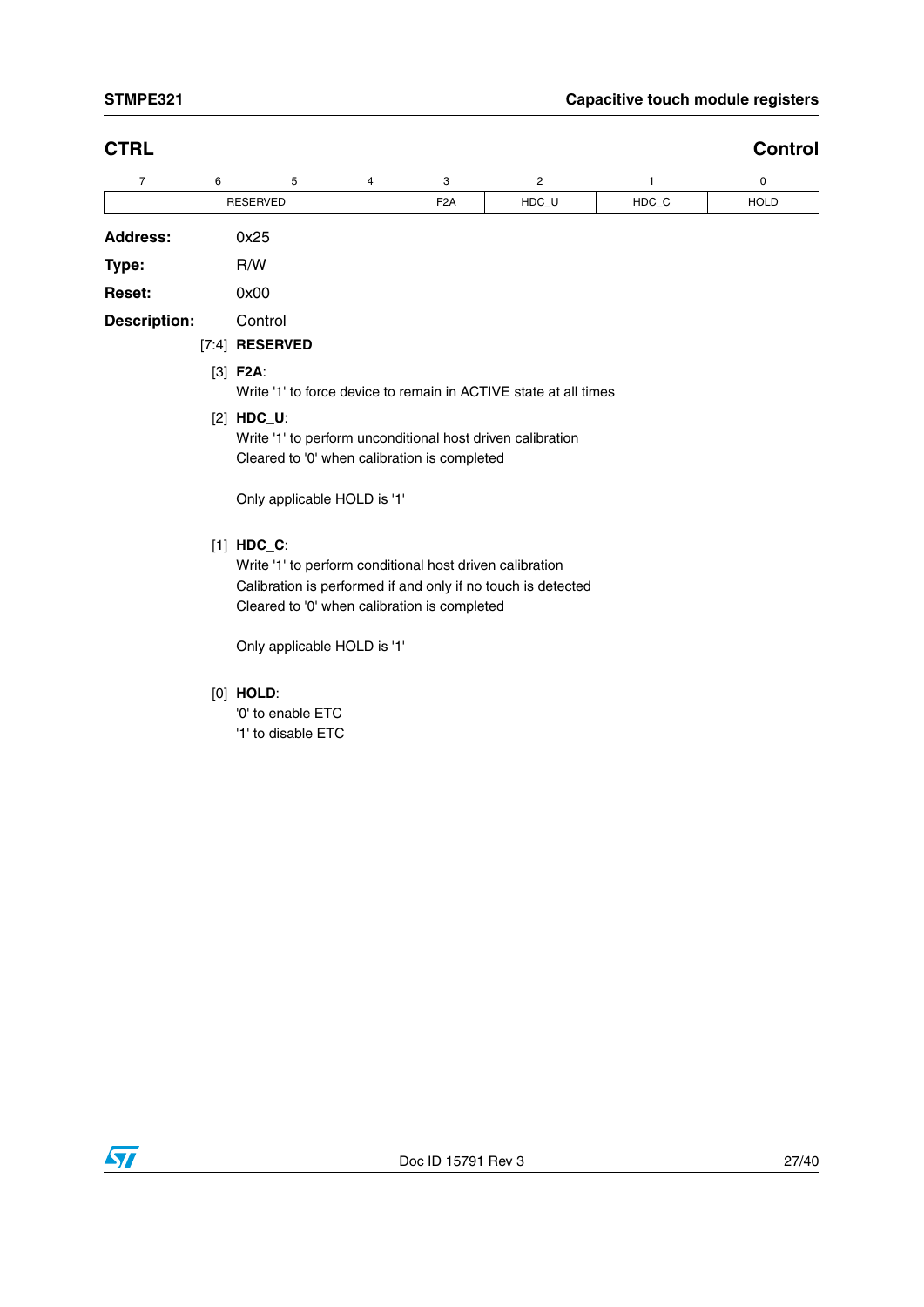| <b>INT_MASK</b>     |   |                  |                                                                                      |            |                |                                                                           | Interrupt mask |  |  |  |  |  |
|---------------------|---|------------------|--------------------------------------------------------------------------------------|------------|----------------|---------------------------------------------------------------------------|----------------|--|--|--|--|--|
| 7                   | 6 | 5                | 4                                                                                    | 3          | $\overline{2}$ |                                                                           | 0              |  |  |  |  |  |
|                     |   | <b>RESERVED</b>  |                                                                                      | <b>EOC</b> |                | <b>RESERVED</b>                                                           |                |  |  |  |  |  |
| <b>Address:</b>     |   | 0x26             |                                                                                      |            |                |                                                                           |                |  |  |  |  |  |
| Type:               |   | R/W              |                                                                                      |            |                |                                                                           |                |  |  |  |  |  |
| <b>Reset:</b>       |   | 0x08             |                                                                                      |            |                |                                                                           |                |  |  |  |  |  |
| <b>Description:</b> |   |                  |                                                                                      |            |                | Writing '1' to this register disables the corresponding interrupt source. |                |  |  |  |  |  |
|                     |   | $[7:4]$ RESERVED |                                                                                      |            |                |                                                                           |                |  |  |  |  |  |
|                     |   | $[3]$ EOC:       | End of calibration<br>This interrupt occurs on both automatic and forced calibration |            |                |                                                                           |                |  |  |  |  |  |
|                     |   | $[2:0]$ RESERVED |                                                                                      |            |                |                                                                           |                |  |  |  |  |  |

**INT\_CLR** Interrupt clear

| $\overline{7}$                                                                                                            | 6     | 5                                | 4 | 3          | $\overline{2}$                                                 |                 | 0 |
|---------------------------------------------------------------------------------------------------------------------------|-------|----------------------------------|---|------------|----------------------------------------------------------------|-----------------|---|
|                                                                                                                           |       | <b>RESERVED</b>                  |   | <b>EOC</b> |                                                                | <b>RESERVED</b> |   |
| <b>Address:</b>                                                                                                           |       | 0x27                             |   |            |                                                                |                 |   |
| Type:                                                                                                                     |       | R/W                              |   |            |                                                                |                 |   |
| <b>Reset:</b>                                                                                                             |       | 0x00                             |   |            |                                                                |                 |   |
| <b>Description:</b><br>Writing '1' to this register clears the corresponding interrupt source in INT_PENDING<br>register. |       |                                  |   |            |                                                                |                 |   |
|                                                                                                                           | [7:4] | <b>RESERVED</b>                  |   |            |                                                                |                 |   |
|                                                                                                                           |       | $[3]$ EOC:<br>End of calibration |   |            | This interrupt occurs on both automatic and forced calibration |                 |   |

### [2:0] **RESERVED**

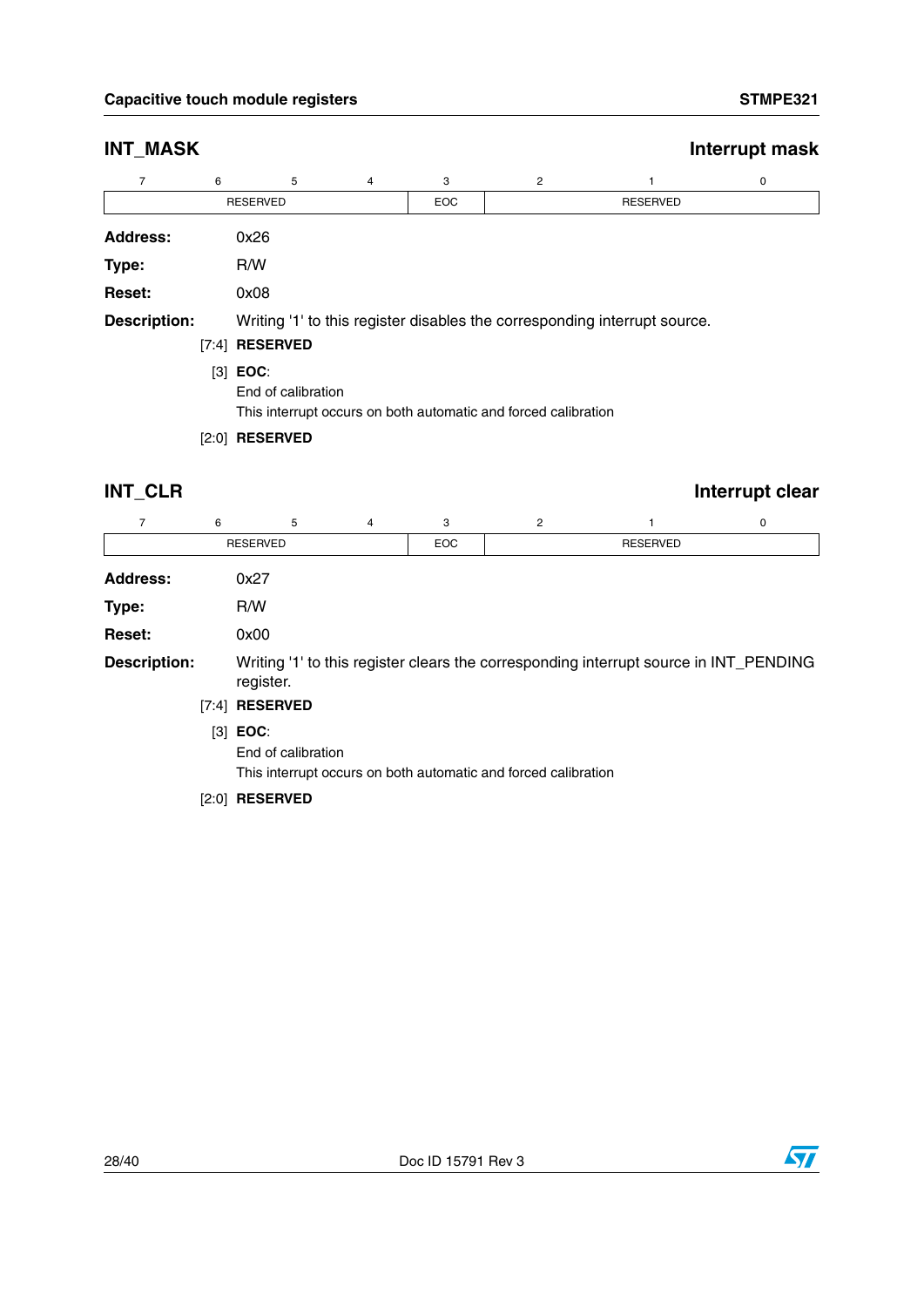## **FILTER\_PERIOD Filter period**

| 7                   | 6    | 5                   | $\overline{4}$ | 3                                                        | $\overline{2}$ | 0 |
|---------------------|------|---------------------|----------------|----------------------------------------------------------|----------------|---|
|                     |      |                     |                | FILTER_COUNT                                             |                |   |
| <b>Address:</b>     | 0x28 |                     |                |                                                          |                |   |
| Type:               | R/W  |                     |                |                                                          |                |   |
| Reset:              | 0x00 |                     |                |                                                          |                |   |
| <b>Description:</b> |      | Filter period.      |                |                                                          |                |   |
|                     |      | [7:0] FILTER_COUNT: |                |                                                          |                |   |
|                     |      |                     |                | Additional filter to stabilize touch output in AFS mode. |                |   |

AFS touch output is monitored for Filter Count [7:0] times every integration time. For each time a "touch status" is detected, an internal "Filter Counter" is incremented once. This counter value is then compared with Filter Threshold (register 0x29).

## FILTER\_THRESHOLD **FILTER** THRESHOLD

| 7                   | 6 | 5                       | 4 | 3                | 2 |                                                                                                    | 0 |
|---------------------|---|-------------------------|---|------------------|---|----------------------------------------------------------------------------------------------------|---|
|                     |   |                         |   | FILTER THRESHOLD |   |                                                                                                    |   |
| <b>Address:</b>     |   | 0x29                    |   |                  |   |                                                                                                    |   |
| Type:               |   | R/W                     |   |                  |   |                                                                                                    |   |
| Reset:              |   | 0x00                    |   |                  |   |                                                                                                    |   |
| <b>Description:</b> |   | Filter threshold.       |   |                  |   |                                                                                                    |   |
|                     |   | [7:0] FILTER_THRESHOLD: |   |                  |   |                                                                                                    |   |
|                     |   | has occurred.           |   |                  |   | An internal "Filter Counter" is compared with Filter Threshold [7:0] to determine if a valid touch |   |

## **REFERENCE\_DELAY Reference delay**

|                     | 6   | 5                                                  | 4                                                                                                                                                              | 3 | 2               |  | 0 |  |  |  |
|---------------------|-----|----------------------------------------------------|----------------------------------------------------------------------------------------------------------------------------------------------------------------|---|-----------------|--|---|--|--|--|
| <b>RESERVED</b>     |     |                                                    |                                                                                                                                                                |   | REFERENCE DELAY |  |   |  |  |  |
| <b>Address:</b>     |     | 0x2A                                               |                                                                                                                                                                |   |                 |  |   |  |  |  |
| Type:               |     | R/W                                                |                                                                                                                                                                |   |                 |  |   |  |  |  |
| <b>Reset:</b>       |     | 0x00                                               |                                                                                                                                                                |   |                 |  |   |  |  |  |
| <b>Description:</b> |     |                                                    | Shifting of capacitive sensor dynamic range. The capacitance value set into this<br>register is in effect, equivalent to capacitor connected to the A_Ref pin. |   |                 |  |   |  |  |  |
|                     | [7] | <b>RESERVED</b>                                    |                                                                                                                                                                |   |                 |  |   |  |  |  |
|                     |     | [6:0] REFERENCE_DELAY:                             |                                                                                                                                                                |   |                 |  |   |  |  |  |
|                     |     | Valid range = $0-127$                              |                                                                                                                                                                |   |                 |  |   |  |  |  |
|                     |     | Each step represents capacitance value of 0.04 pF  |                                                                                                                                                                |   |                 |  |   |  |  |  |
|                     |     | Warm reset is required after this value is updated |                                                                                                                                                                |   |                 |  |   |  |  |  |

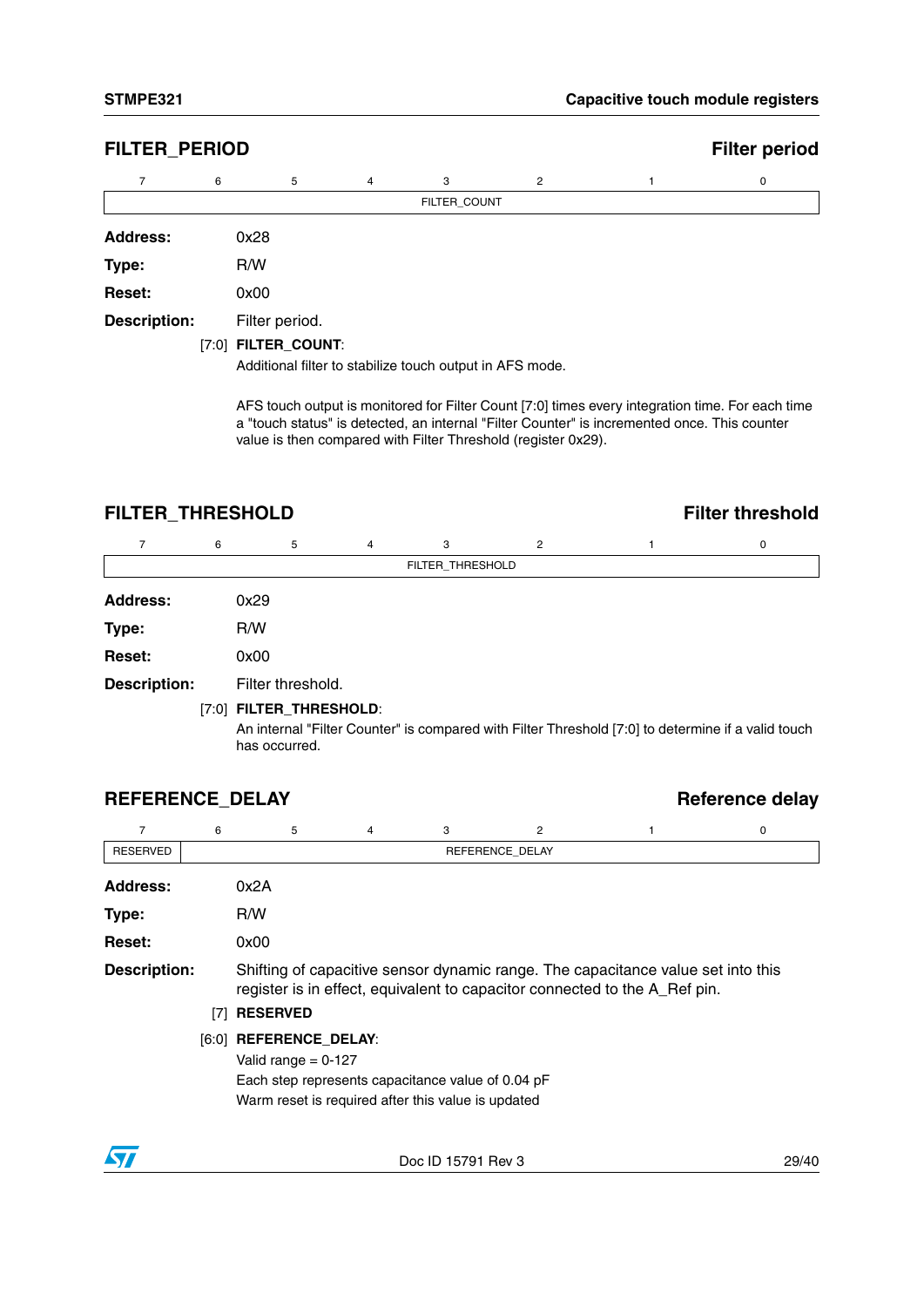### Capacitive touch module registers **STMPE321**

| <b>TVR</b>          |     |                                                                                                       |   |   |            | <b>Touch variance setting</b> |   |  |  |  |
|---------------------|-----|-------------------------------------------------------------------------------------------------------|---|---|------------|-------------------------------|---|--|--|--|
| 7                   | 6   | 5                                                                                                     | 4 | 3 | 2          |                               | 0 |  |  |  |
| <b>RESERVED</b>     |     |                                                                                                       |   |   | <b>TVR</b> |                               |   |  |  |  |
| <b>Address:</b>     |     | $0x30 - 0x32$                                                                                         |   |   |            |                               |   |  |  |  |
| Type:               |     | R/W                                                                                                   |   |   |            |                               |   |  |  |  |
| <b>Reset:</b>       |     | 0x08                                                                                                  |   |   |            |                               |   |  |  |  |
| <b>Description:</b> |     | Touch variance setting                                                                                |   |   |            |                               |   |  |  |  |
|                     | [7] | <b>RESERVED</b>                                                                                       |   |   |            |                               |   |  |  |  |
|                     |     | $[6:0]$ TVR:                                                                                          |   |   |            |                               |   |  |  |  |
|                     |     | Setting TVR between 0-99                                                                              |   |   |            |                               |   |  |  |  |
|                     |     | A high TVR value decreases sensitivity of the sensor, but increases its tolerance to ambient<br>noise |   |   |            |                               |   |  |  |  |

A small TVR value increases the sensitivity

## **EVR Environmental variance**

| 7                   | 6   | 5                                                         | 4 | 3 | 2          | 0 |
|---------------------|-----|-----------------------------------------------------------|---|---|------------|---|
| <b>RESERVED</b>     |     |                                                           |   |   | <b>TVR</b> |   |
| <b>Address:</b>     |     | 0x40                                                      |   |   |            |   |
| Type:               |     | R/W                                                       |   |   |            |   |
| Reset:              |     | 0x04                                                      |   |   |            |   |
| <b>Description:</b> |     | Environmental variance setting.                           |   |   |            |   |
|                     | [7] | <b>RESERVED</b>                                           |   |   |            |   |
|                     |     | $[6]$ EVR:<br>EVR is used to detect "Non-Touch" condition |   |   |            |   |

## **STRENGTH\_THRESHOLD Strength threshold**

|                     | 6 | 5                         | 4 | 3                  | 2                                                                 | 0 |
|---------------------|---|---------------------------|---|--------------------|-------------------------------------------------------------------|---|
|                     |   |                           |   | STRENGTH_THRESHOLD |                                                                   |   |
| <b>Address:</b>     |   | $0x50 - 0x52$             |   |                    |                                                                   |   |
| Type:               |   | R/W                       |   |                    |                                                                   |   |
| Reset:              |   | 0x01                      |   |                    |                                                                   |   |
| <b>Description:</b> |   | Strength threshold.       |   |                    |                                                                   |   |
|                     |   | [7:0] STRENGTH_THRESHOLD: |   |                    |                                                                   |   |
|                     |   |                           |   |                    | Setting threshold to be used in AFS mode to determine valid touch |   |

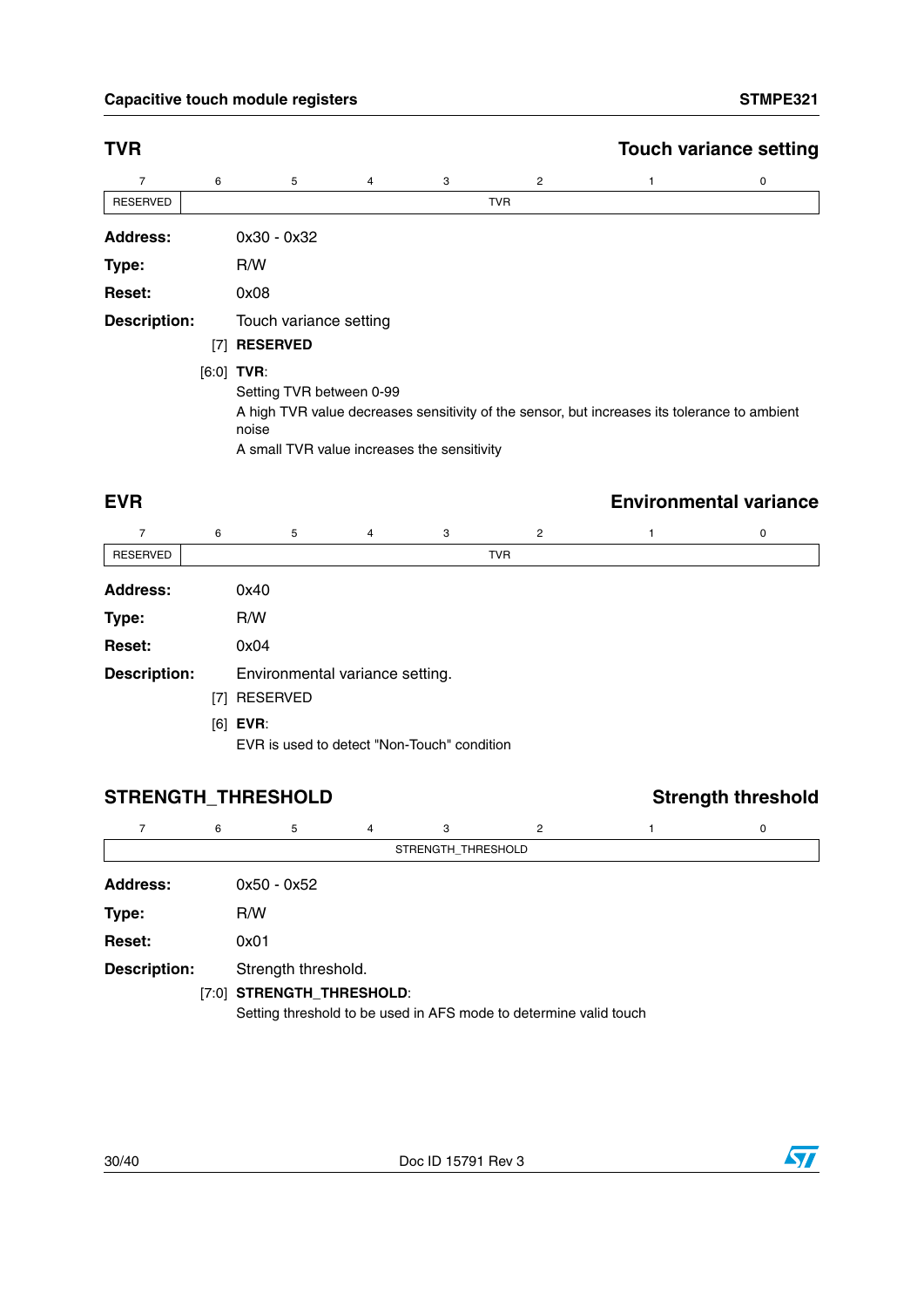| <b>STRENGTH</b>     |               |                                                                                        |                 |   |                |  | <b>Strength</b> |  |  |
|---------------------|---------------|----------------------------------------------------------------------------------------|-----------------|---|----------------|--|-----------------|--|--|
| $\overline{7}$      | 6             | 5                                                                                      | $\overline{4}$  | 3 | $\overline{2}$ |  | 0               |  |  |
|                     |               |                                                                                        | <b>STRENGTH</b> |   |                |  |                 |  |  |
| <b>Address:</b>     | $0x60 - 0x62$ |                                                                                        |                 |   |                |  |                 |  |  |
| Type:               | R             |                                                                                        |                 |   |                |  |                 |  |  |
| <b>Reset:</b>       | 0x00          |                                                                                        |                 |   |                |  |                 |  |  |
| <b>Description:</b> |               | The number of times a sensed capacitance exceeds the calibrated reference<br>impedance |                 |   |                |  |                 |  |  |

[7:0] **STRENGTH**:

Read-only field

Counts the number of times a sensed impedance exceeds calibrated reference impedance and integration time. Maximum strength equals Integration Time [7:0]

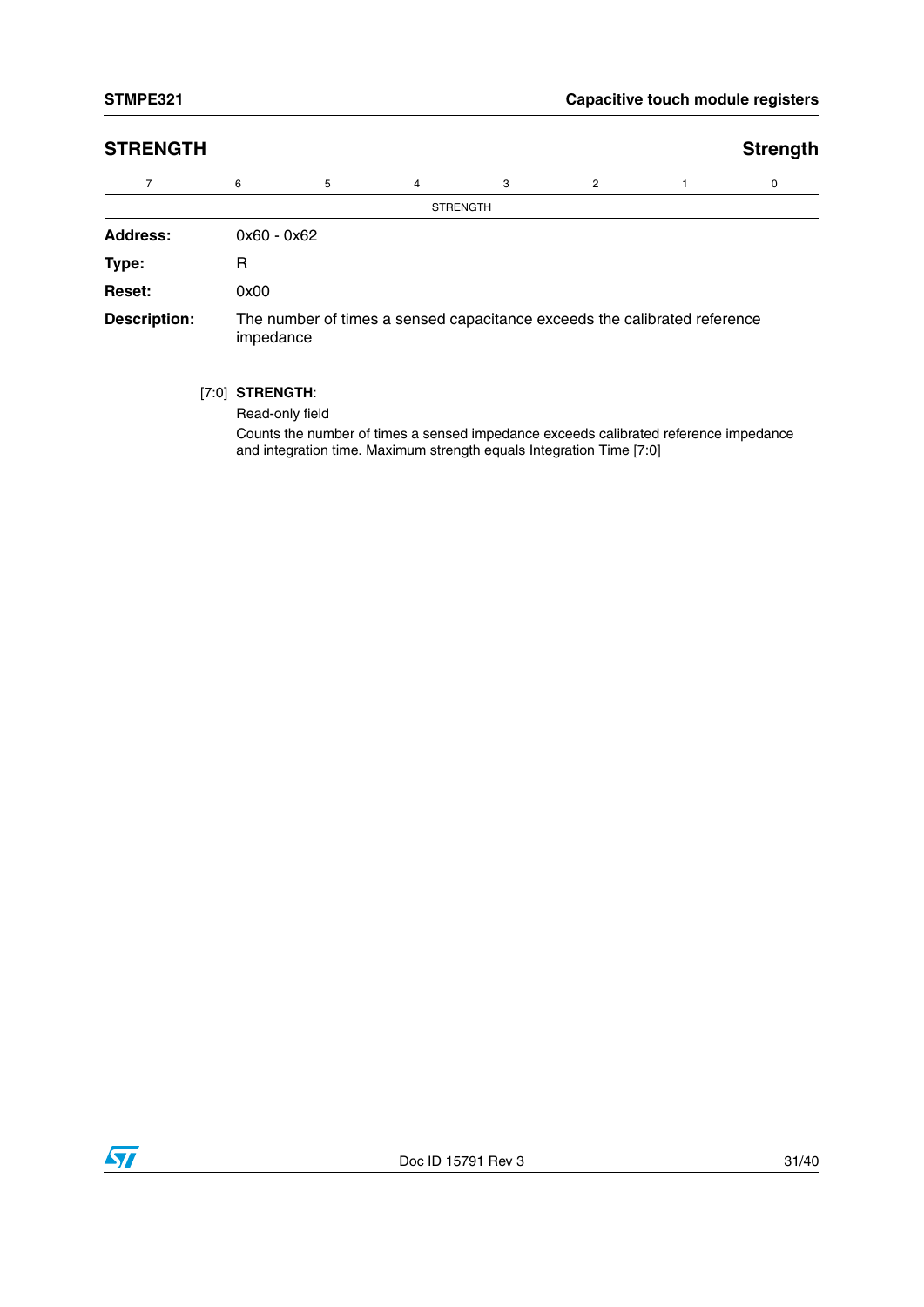## **CALIBRATED\_IMPEDANCE Calibrated impedance**

|                     | 6             | 5                              | 4 | 3             | 2                                                                   |  | 0 |  |  |  |
|---------------------|---------------|--------------------------------|---|---------------|---------------------------------------------------------------------|--|---|--|--|--|
|                     |               |                                |   | CAL IMPEDANCE |                                                                     |  |   |  |  |  |
| <b>Address:</b>     | $0x70 - 0x72$ |                                |   |               |                                                                     |  |   |  |  |  |
| Type:               | R             |                                |   |               |                                                                     |  |   |  |  |  |
| Reset:              | 0x00          |                                |   |               |                                                                     |  |   |  |  |  |
| <b>Description:</b> |               |                                |   |               | Calibrated impedance is a reference value maintained by the device. |  |   |  |  |  |
|                     |               | [7:0] CALIBRATED IMPEDANCE:    |   |               |                                                                     |  |   |  |  |  |
|                     |               | Calibrated reference impedance |   |               |                                                                     |  |   |  |  |  |

## **IMPEDANCE** Impedance

|                     | 6             | 5                                                                                                                            | 4 | 3                                                                         | 2 |  | 0 |  |  |  |  |  |
|---------------------|---------------|------------------------------------------------------------------------------------------------------------------------------|---|---------------------------------------------------------------------------|---|--|---|--|--|--|--|--|
|                     |               |                                                                                                                              |   | <b>IMPEDANCE</b>                                                          |   |  |   |  |  |  |  |  |
| <b>Address:</b>     | $0x80 - 0x82$ |                                                                                                                              |   |                                                                           |   |  |   |  |  |  |  |  |
| Type:               | R             |                                                                                                                              |   |                                                                           |   |  |   |  |  |  |  |  |
| <b>Reset:</b>       | 0x00          |                                                                                                                              |   |                                                                           |   |  |   |  |  |  |  |  |
| <b>Description:</b> |               | Impedance is the instantaneous impedance value seen at the input pin of each<br>capacitive sensing pin.                      |   |                                                                           |   |  |   |  |  |  |  |  |
|                     | [7:0]         | <b>IMPEDANCE:</b>                                                                                                            |   |                                                                           |   |  |   |  |  |  |  |  |
|                     |               | Currently sensed impedance. This impedance reading decreases with the increase of the<br>capacitance at the sensing channel. |   |                                                                           |   |  |   |  |  |  |  |  |
|                     |               | When this register reads 0x7F, reference capacitance should be reduced.                                                      |   |                                                                           |   |  |   |  |  |  |  |  |
|                     |               |                                                                                                                              |   | When this register reads 0x00, reference capacitance should be increased. |   |  |   |  |  |  |  |  |

## **TINT\_PENDING Interrupt pending**

| $\overline{7}$      | 6                | 5                                             | 4 | 3          | $\overline{c}$ |                 | 0 |  |  |
|---------------------|------------------|-----------------------------------------------|---|------------|----------------|-----------------|---|--|--|
|                     | <b>RESERVED</b>  |                                               |   | <b>EOC</b> |                | <b>RESERVED</b> |   |  |  |
| <b>Address:</b>     | 0x92             |                                               |   |            |                |                 |   |  |  |
| Type:               | R                |                                               |   |            |                |                 |   |  |  |
| Reset:              | 0x00             |                                               |   |            |                |                 |   |  |  |
| <b>Description:</b> |                  | Reflects the status of each interrupt source. |   |            |                |                 |   |  |  |
|                     | $[7:4]$ RESERVED |                                               |   |            |                |                 |   |  |  |
|                     | $[3]$ EOC:       | End of calibration                            |   |            |                |                 |   |  |  |

[2:0] **RESERVED**

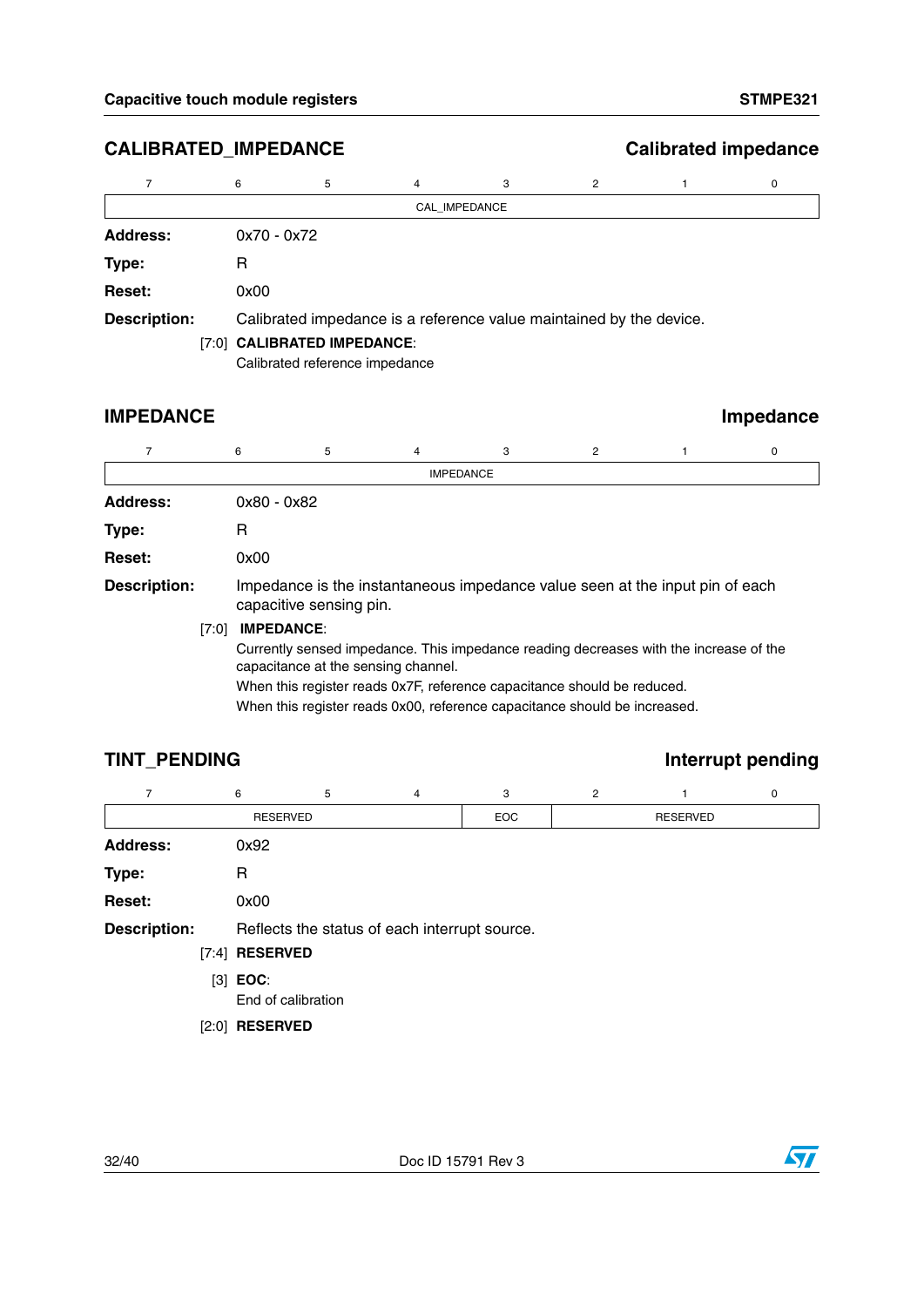## **9 Maximum ratings**

Stressing the device above the rating listed in the "absolute maximum ratings" table may cause permanent damage to the device. These are stress ratings only, and operation of the device at these or any other conditions above those indicated in the operating sections of this specification is not implied. Exposure to absolute maximum rating conditions for extended periods may affect device reliability.

| Symbol                             | <b>Parameter</b>                      |     | Unit       |            |    |
|------------------------------------|---------------------------------------|-----|------------|------------|----|
|                                    |                                       | Min | <b>Typ</b> | <b>Max</b> |    |
| $V_{\rm CC}$                       | Power supply                          | –   |            | 2.5        |    |
| $\bm{{\mathsf{v}}}_{\mathsf{ESD}}$ | ESD protection on each GPIO/touch pin | –   |            | 8          | kV |

| Table 11. |  | Absolute maximum ratings |
|-----------|--|--------------------------|
|-----------|--|--------------------------|

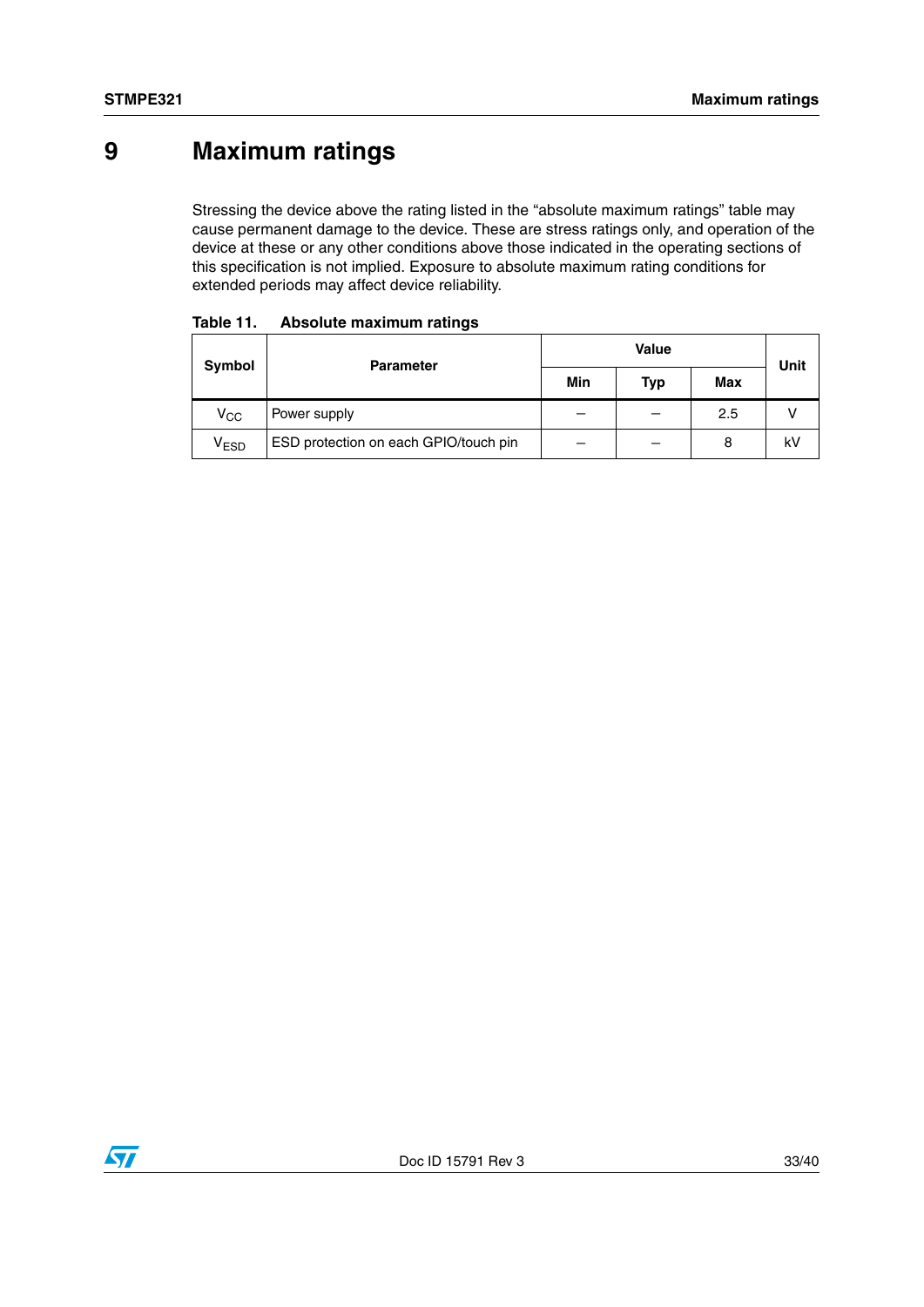# **10 Electrical specifications**

|                        | <b>Parameter</b>                 | <b>Test condition</b>                                  |              |                          | <b>Unit</b>   |        |
|------------------------|----------------------------------|--------------------------------------------------------|--------------|--------------------------|---------------|--------|
| Symbol                 |                                  |                                                        | Min          | <b>Typ</b>               | Max           |        |
| $V_{\rm CC}$           | Core supply voltage              |                                                        | 1.65         | $\overline{\phantom{a}}$ | 1.95          | V      |
| <b>I</b> hibernate     | <b>HIBERNATE current</b>         | No touch sensing<br>capability                         |              | 1.8                      | 3.0           | μA     |
| Isleep                 | <b>SLEEP</b> current             | Touch sensing active,<br>no touch                      |              | 27                       | 43            | μA     |
| <b>L</b> active        | <b>ACTIVE</b> current            | 100% touch activity                                    |              | 280                      | 470           | μA     |
| $V_{IL}$               | Input voltage low state          | $V_{CC} = 1.8 V$                                       | $-0.3V$      |                          | $0.2V_{CC}$   | v      |
| $V_{\text{IH}}$        | Input voltage high state         | $V_{CC}$ =1.8 V                                        | $0.8$ V $cc$ |                          | $V_{CC}+0.3V$ | $\vee$ |
| $V_{OL}$               | Output voltage low state         | $V_{CC} = 1.8 V,$<br>$I_{\text{OUT}} = 4 \text{ mA}$   | $-0.3V$      |                          | $0.25V_{CC}$  | v      |
| $V_{OH}$               | Output voltage high<br>state     | $V_{CC} = 1.8OUTV,$<br>$I_{\text{OUT}} = 4 \text{ mA}$ | 0.75Vcc      | -                        | $V_{CC}+0.3V$ | V      |
| $V_{OL}$<br>( $1^2C$ ) | Output voltage low state         | $I_{\Omega}$ =4 mA                                     | $-0.3V$      |                          | $0.25V_{CC}$  | V      |
|                        | Input leakage (GPIO)             | GPIO as input,<br>$V_{IN}$ = 2.0 V                     |              |                          | 0.5           | μA     |
| leakage                | Input leakage<br>(SCL, SDA, RST) | $V_{IN} = V_{CC} = 1.95 V$                             |              |                          | 0.5           | μA     |

|  | Table 12. DC electrical characteristics (-40 - 85 °C unless otherwise stated) |
|--|-------------------------------------------------------------------------------|
|  |                                                                               |

## **10.1 Capacitive sensing characteristics**

### Table 13. **Table 13. Capacitive sensing characteristics**

| Symbol | <b>Parameter</b>                        | <b>Test condition</b>                                                                                        | Value |     |     |      |
|--------|-----------------------------------------|--------------------------------------------------------------------------------------------------------------|-------|-----|-----|------|
|        |                                         |                                                                                                              | Min   | Typ | Max | Unit |
| Res    | Capacitive<br>measurement<br>resolution | $Aref = not connected$                                                                                       |       | 40  |     | fF   |
| DR.    | Dynamic range                           | $Aref = not connected$                                                                                       |       | 5.1 |     | pF   |
| L      | Linearity of sensor                     | $Aref = not connected$<br>Maximum deviation<br>calculated from full scale<br>capacitance<br>measurement data |       | 10  |     | $\%$ |

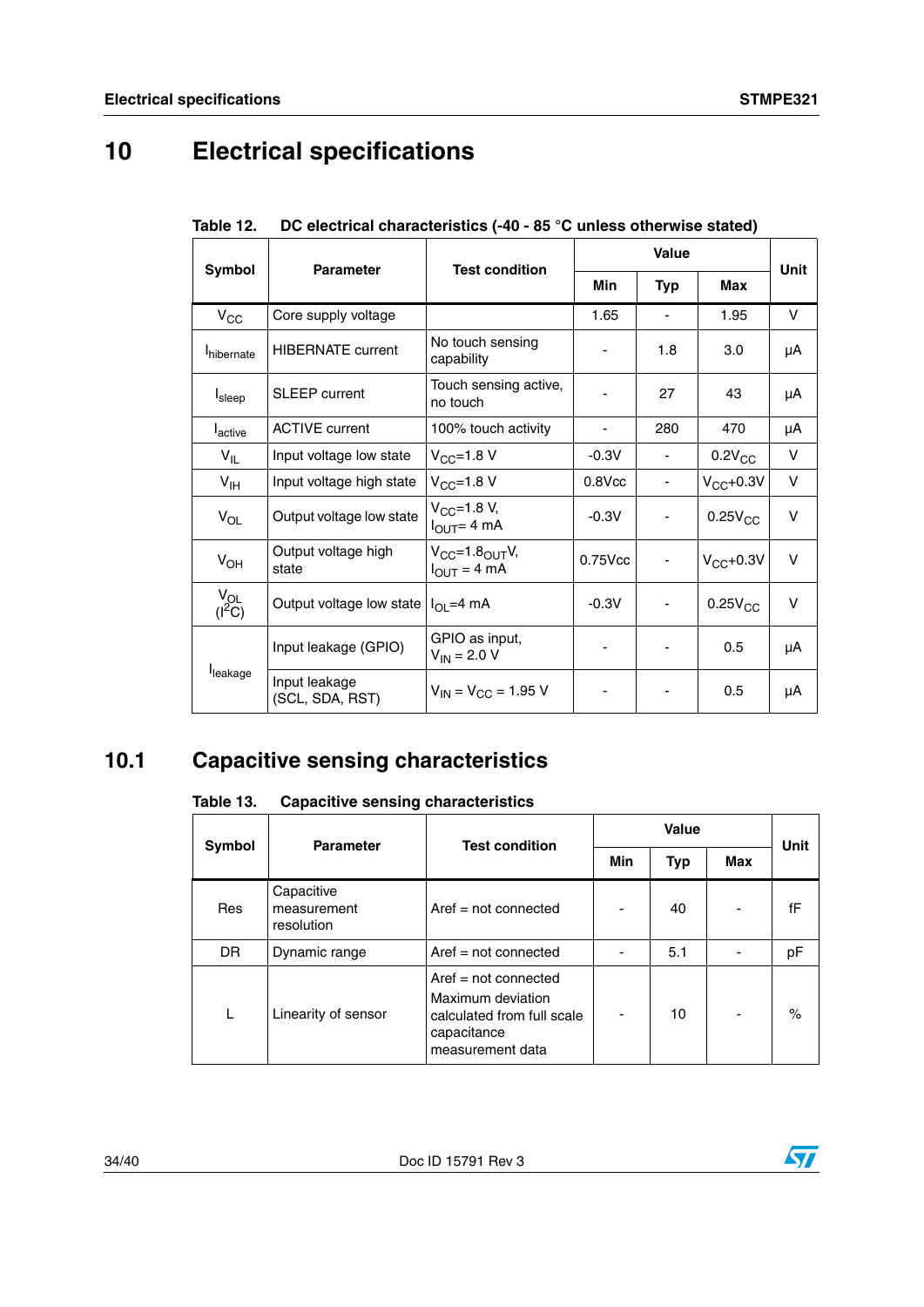## **11 Package mechanical data**

In order to meet environmental requirements, ST offers these devices in different grades of ECOPACK® packages, depending on their level of environmental compliance. ECOPACK® specifications, grade definitions and product status are available at: www.st.com. ECOPACK® is an ST trademark.



**Figure 8. Package outline for QFN12 (2.2 x 1.5 x 0.5 mm) - 0.40 mm pitch**

1. Drawing not to scale.

2. Dimensions are in millimeters.

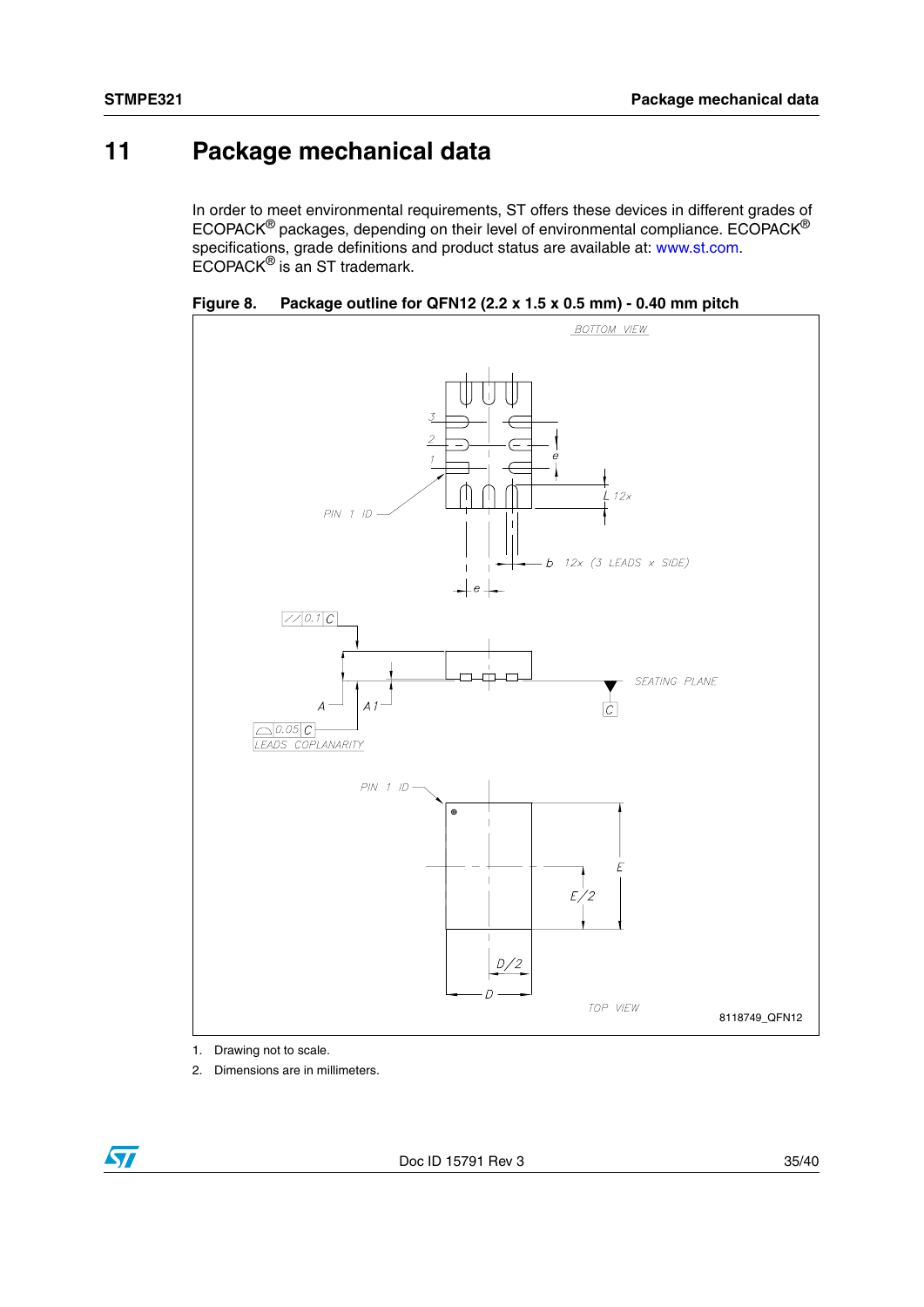| Symbol      | <b>Millimeters</b> |            |      |  |  |
|-------------|--------------------|------------|------|--|--|
|             | Min                | <b>Typ</b> | Max  |  |  |
| Α           | 0.50               |            | 0.60 |  |  |
| A1          | $\Omega$           |            |      |  |  |
| $\mathbf b$ | 0.15               |            | 0.25 |  |  |
| D           |                    | 1.50       |      |  |  |
| E           |                    | 2.20       |      |  |  |
| e           |                    | 0.40       |      |  |  |
|             | 0.35               |            | 0.45 |  |  |





1. Drawing not to scale.

2. Dimensions are in millimeters.

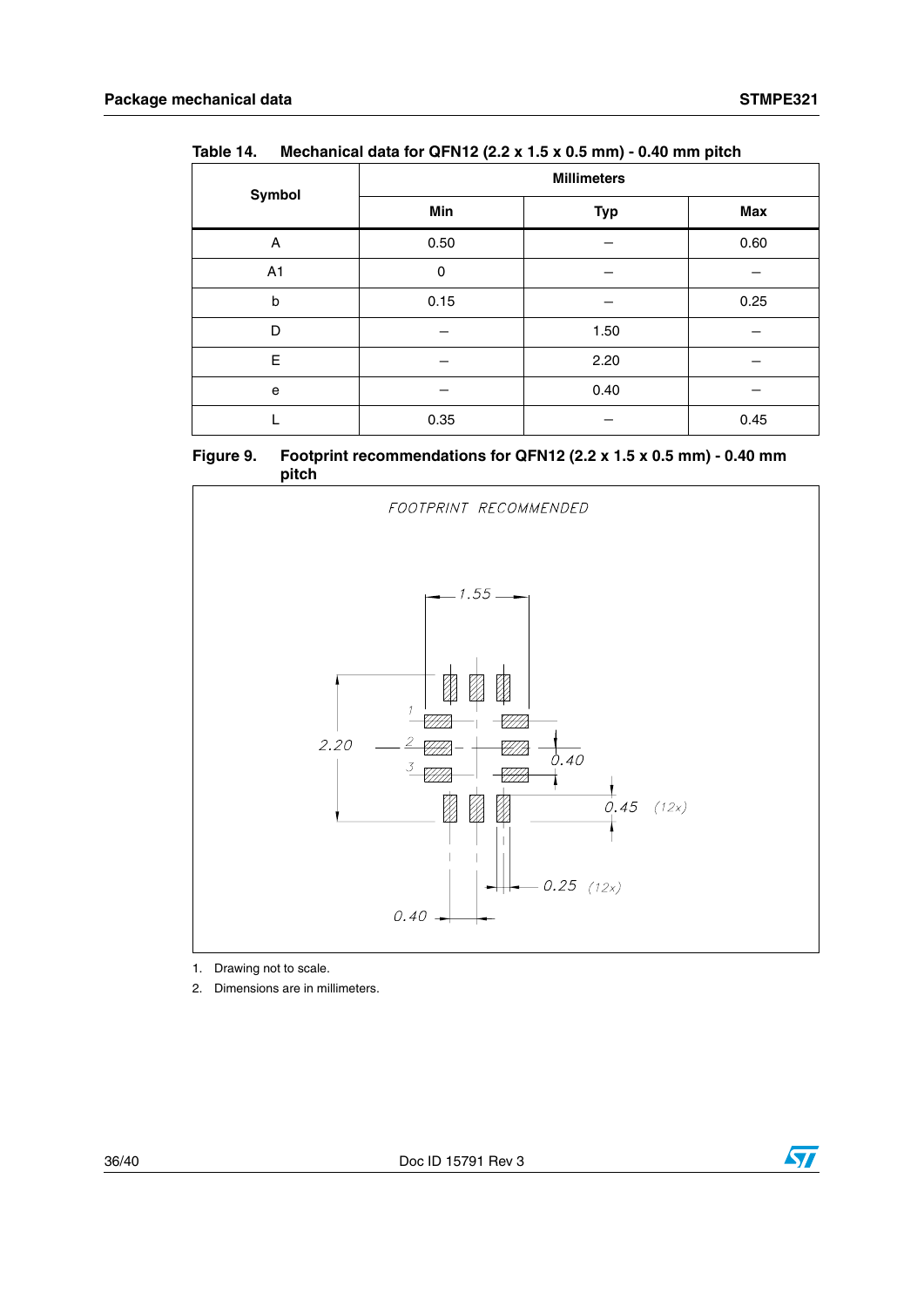

**Figure 10. Carrier tape for QFN12 (2.2 x 1.5 x 0.5 mm) - 0.40 mm pitch**

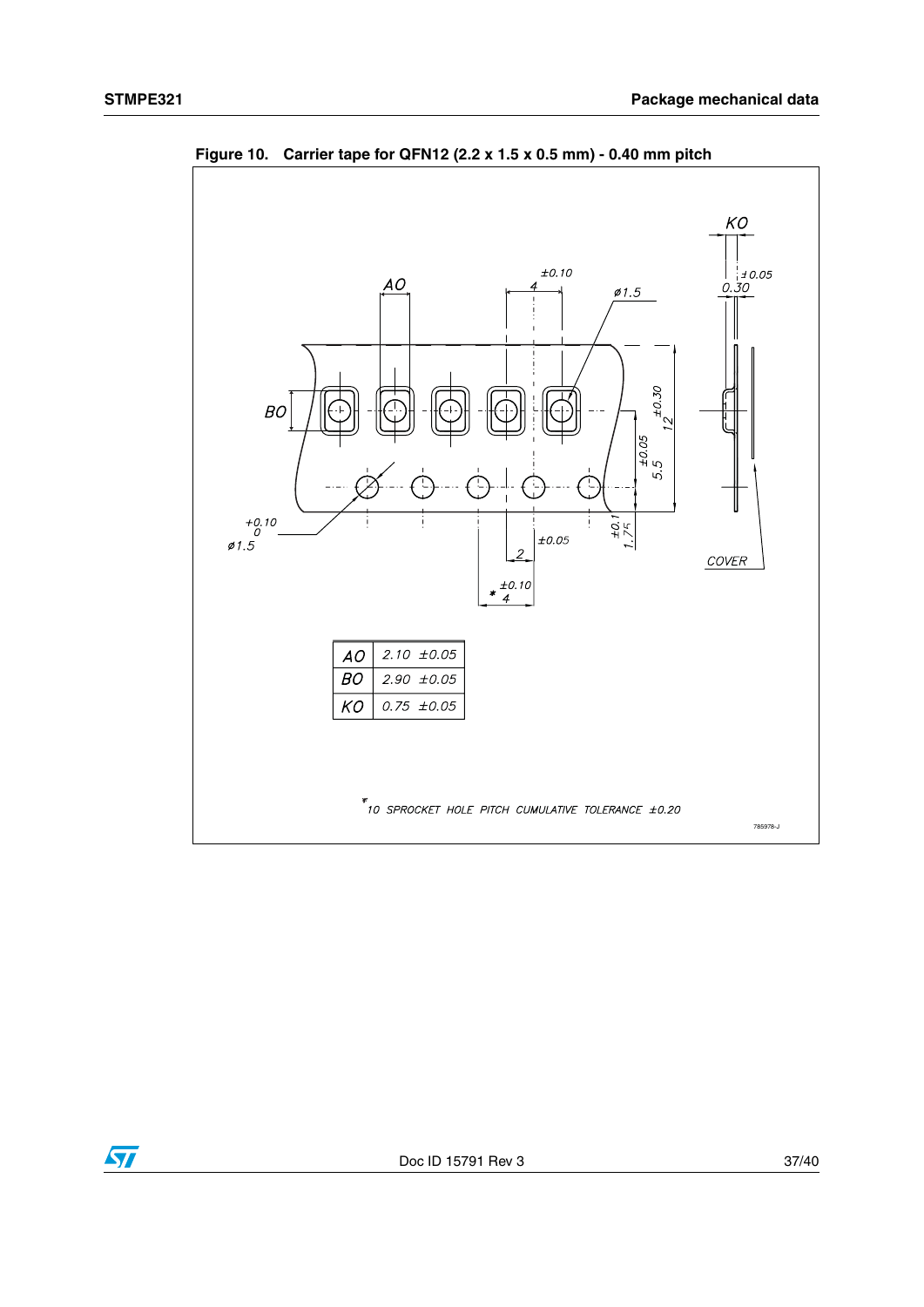

**Figure 11. Reel information for QFN12 (2.2 x 1.5 x 0.5 mm) - 0.40 mm pitch** 

1. Drawing not to scale.

2. Dimensions are in millimeters

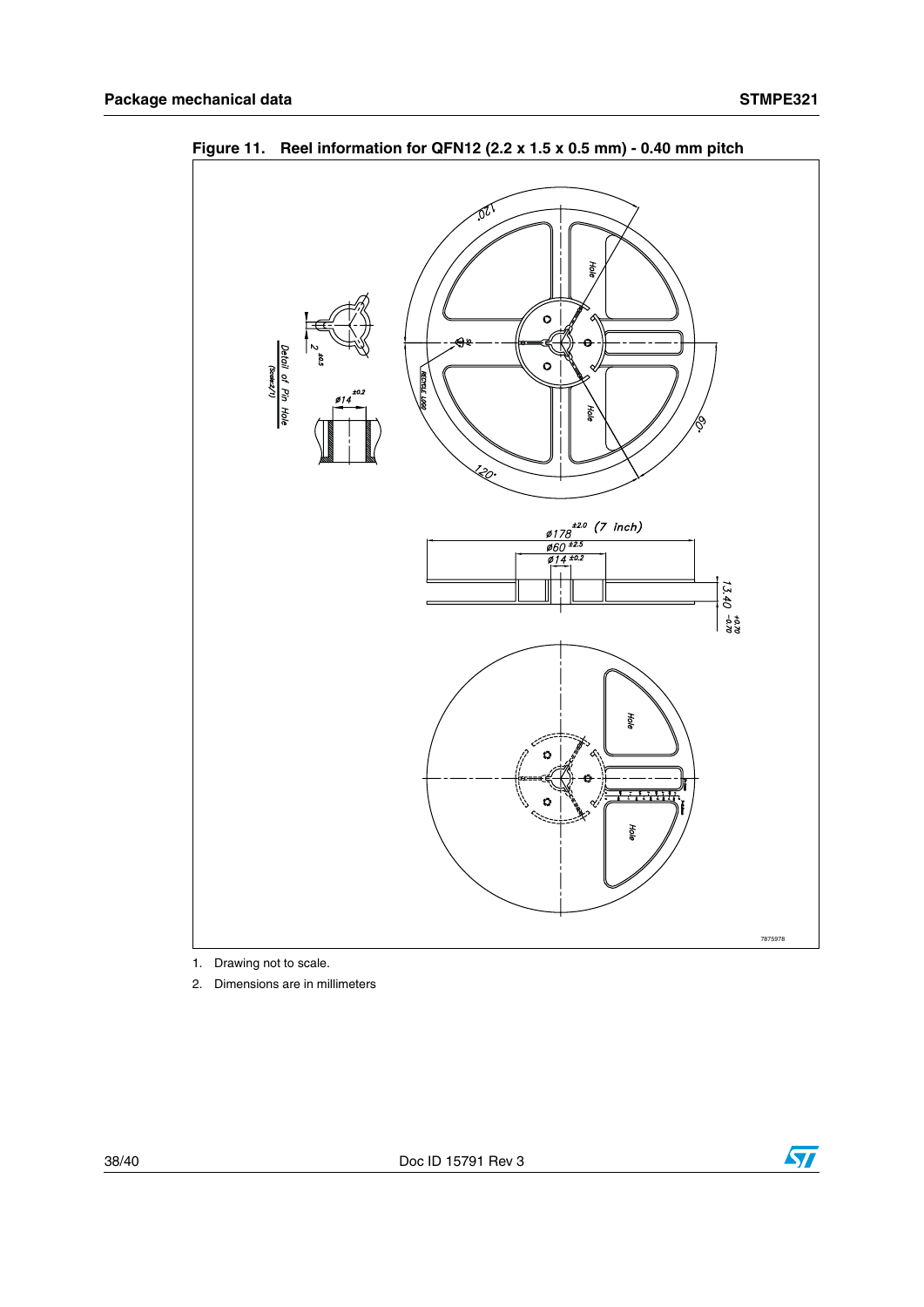# **12 Revision history**

### Table 15. **Document revision history**

| Date        | <b>Revision</b>                                                                                                                                                 | <b>Changes</b>      |
|-------------|-----------------------------------------------------------------------------------------------------------------------------------------------------------------|---------------------|
| 19-Jun-2009 |                                                                                                                                                                 | Initial release.    |
| 29-Jul-2009 | Deleted "internal regulator" from the Features section.<br>2<br>Modified: Figure 1, Chapter 2, Figure 4. Chapter 4 and<br>Chapter 5, Chapter 1.3 and Chapter 7. |                     |
| 12-Aug-2009 | 3                                                                                                                                                               | Modified: Figure 4. |